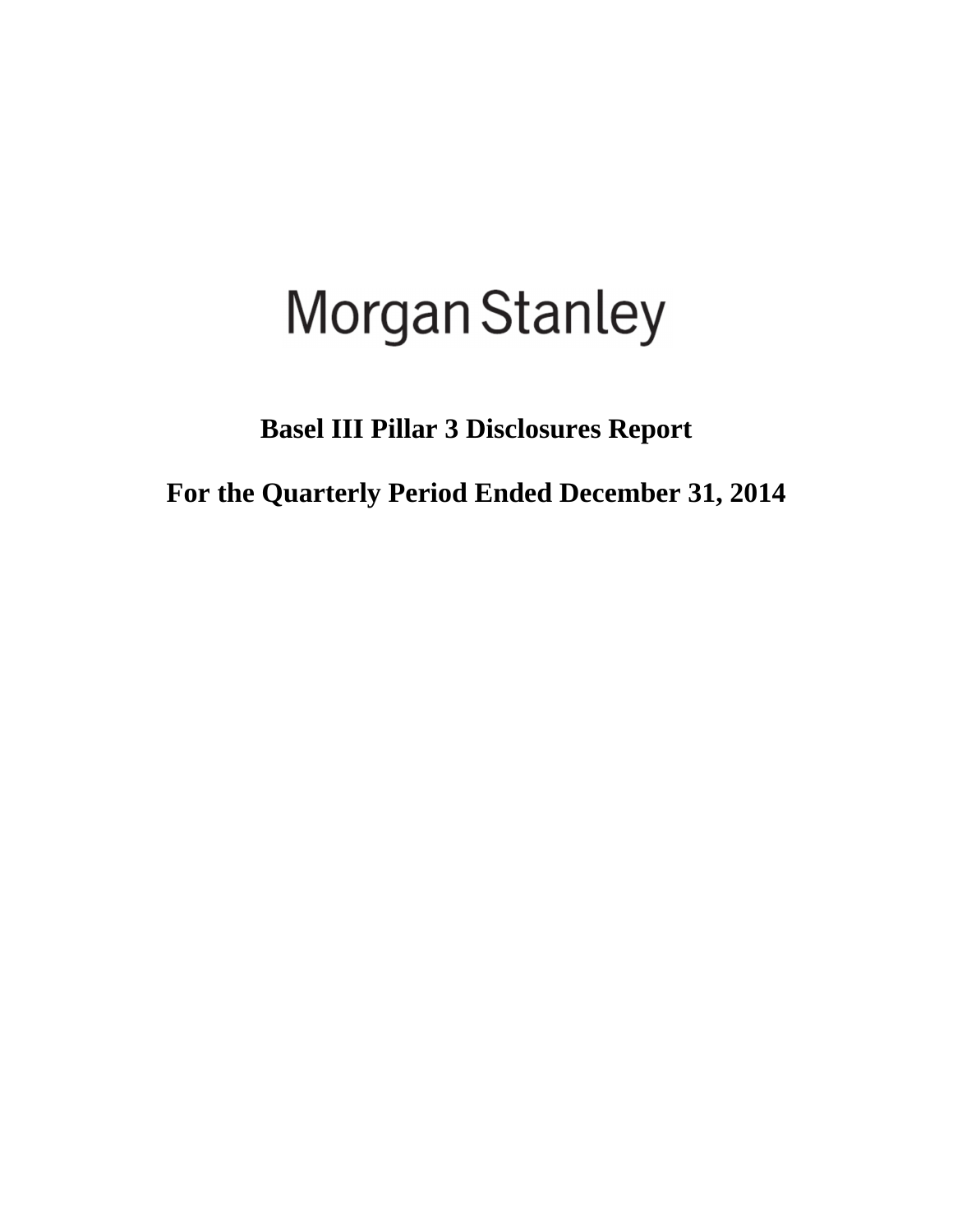# Morgan Stanley

# BASEL III PILLAR 3 DISCLOSURES REPORT

For the quarterly period ended December 31, 2014

|     | <b>Table of Contents</b>                                                                      | Page         |
|-----|-----------------------------------------------------------------------------------------------|--------------|
| 1   |                                                                                               | $\mathbf{1}$ |
| 2   |                                                                                               | 1            |
| 3   |                                                                                               | 2            |
| 4   |                                                                                               | 2            |
| 5   |                                                                                               | 4            |
| 5.1 |                                                                                               | 4            |
| 5.2 |                                                                                               | 6            |
| 5.3 |                                                                                               | 7            |
| 5.4 | General Disclosure for Wholesale Counterparty Credit Risk of Derivative Contracts, Repo-Style |              |
|     |                                                                                               | 10           |
| 5.5 |                                                                                               | 13           |
| 6   |                                                                                               | 14           |
| 7   |                                                                                               | 15           |
| 7.1 |                                                                                               | 16           |
| 7.2 |                                                                                               | 16           |
| 7.3 |                                                                                               | 19           |
| 8   |                                                                                               | 20           |
| 9   |                                                                                               | 20           |
| 9.1 |                                                                                               | 21           |
| 9.2 |                                                                                               | 24           |
| 9.3 |                                                                                               | 24           |
| 9.4 |                                                                                               | 24           |
| 9.5 |                                                                                               | 25           |
| 9.6 |                                                                                               | 25           |
| 10  |                                                                                               | 26           |
| 11  |                                                                                               | 27           |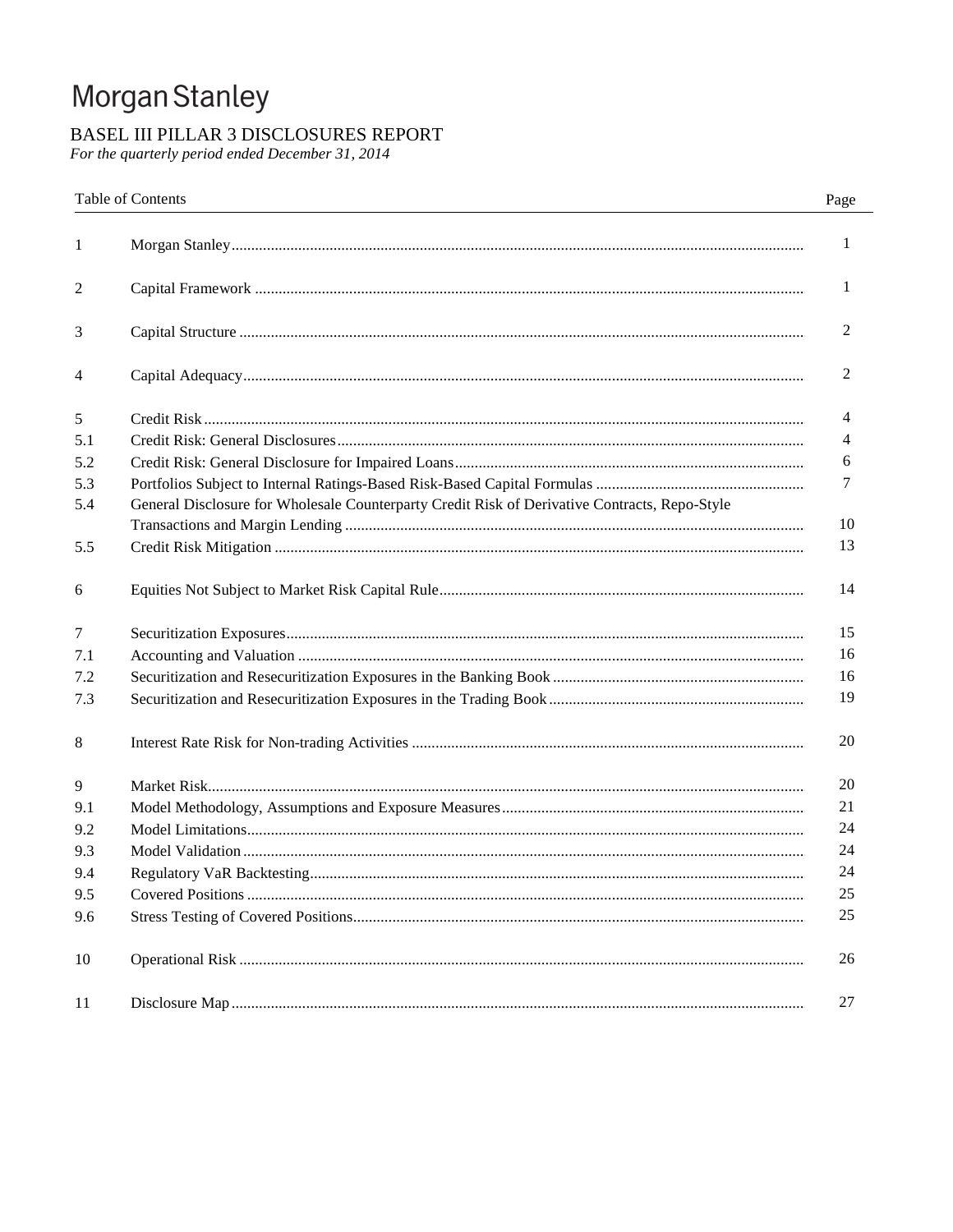#### **1 Morgan Stanley**

Morgan Stanley is a global financial services firm that, through its subsidiaries and affiliates, provides a wide variety of products and services to a large and diversified group of clients and customers, including corporations, governments, financial institutions and individuals. Unless the context otherwise requires, the terms "Morgan Stanley" or the "Company" mean Morgan Stanley (the "Parent") together with its consolidated subsidiaries. Morgan Stanley was originally incorporated under the laws of the State of Delaware in 1981, and its predecessor companies date back to 1924. The Company is a financial holding company under the Bank Holding Company Act of 1956, as amended (the "BHC Act"), and is subject to the regulation and oversight of the Board of Governors of the Federal Reserve System (the "Federal Reserve"). The Company conducts its business from its headquarters in and around New York City, its regional offices and branches throughout the United States of America ("U.S.") and its principal offices in London, Tokyo, Hong Kong and other world financial centers. The basis of consolidation for accounting and regulatory purposes is materially the same. The Federal Reserve establishes capital requirements for the Company, including well-capitalized standards, and evaluates the Company's compliance with such capital requirements. The Office of the Comptroller of the Currency (the "OCC") establishes similar capital requirements and standards for the Company's U.S. bank operating subsidiaries Morgan Stanley Bank, N.A. and Morgan Stanley Private Bank, National Association ("U.S. Subsidiary Banks"). At December 31, 2014, the Company's insurance subsidiaries surplus capital included in the total capital of the consolidated group was \$25 million. At December 31, 2014, none of the Company's subsidiaries had capital less than the minimum required capital amount. For descriptions of the Company's business, see "Business" in Part I, Item 1 of the Company's Annual Report on Form 10-K for the year ended December 31, 2014 ("2014 Form 10-K").

#### **2 Capital Framework**

In December 2010, the Basel Committee on Banking Supervision ("Basel Committee") established a new risk-based capital, leverage ratio and liquidity framework, known as "Basel III." In July 2013, the U.S. banking regulators issued a final rule to implement many aspects of Basel III ("U.S. Basel III"). Although the Company and its U.S. Subsidiary Banks became subject to U.S. Basel III beginning on January 1, 2014, certain requirements of U.S. Basel III will be phased in over several years. On February 21, 2014, the Federal Reserve and the OCC approved the Company's and its U.S. Subsidiary Banks' respective use of the U.S. Basel III advanced internal ratings-based approach for determining credit risk capital requirements and advanced measurement approaches for determining operational risk capital requirements to calculate and publicly disclose their risk-based capital ratios beginning with the second quarter of 2014, subject to the "capital floor" discussed below (the "Advanced Approach"). As an Advanced Approach banking organization, the Company is required to compute risk-based capital ratios using both (i) standardized approaches for calculating credit risk-weighted assets ("RWAs") and market risk RWAs (the "Standardized Approach"); and (ii) Advanced Approach comprised of an advanced internal ratingsbased approach for calculating credit risk RWAs, an advanced measurement approach for calculating operational risk RWAs, and an advanced approach for calculating market risk RWAs under U.S. Basel III. For a further discussion of the regulatory capital framework applicable to the Company, see "Management's Discussion and Analysis of Financial Condition and Results of Operations ("MD&A")—Liquidity and Capital Resources—Regulatory Requirements" in Part II, Item 7 of the 2014 Form 10-K.

U.S. Basel III requires banking organizations that calculate risk-based capital ratios using the Advanced Approach, including the Company, to make qualitative and quantitative disclosures regarding their capital and RWAs on a quarterly basis ("Pillar 3 Disclosures"). This report contains the Company's Pillar 3 Disclosures for its credit, market and operational risks for the quarter ended December 31, 2014, in accordance with the U.S. Basel III, 12 C.F.R. § 217.171 through 217.173 and 217.212.

The Company's Pillar 3 Disclosures are not required to be, and have not been, audited by the Company's independent registered public accounting firm. The Company's Pillar 3 Disclosures were based on its current understanding of U.S. Basel III and other factors, which may be subject to change as the Company receives additional clarification and implementation guidance from regulators relating to U.S. Basel III, and as the interpretation of the final rule evolves over time. Some measures of exposures contained in this report may not be consistent with accounting principles generally accepted in the U.S. ("U.S. GAAP"), and may not be comparable with measures reported in the 2014 Form 10-K.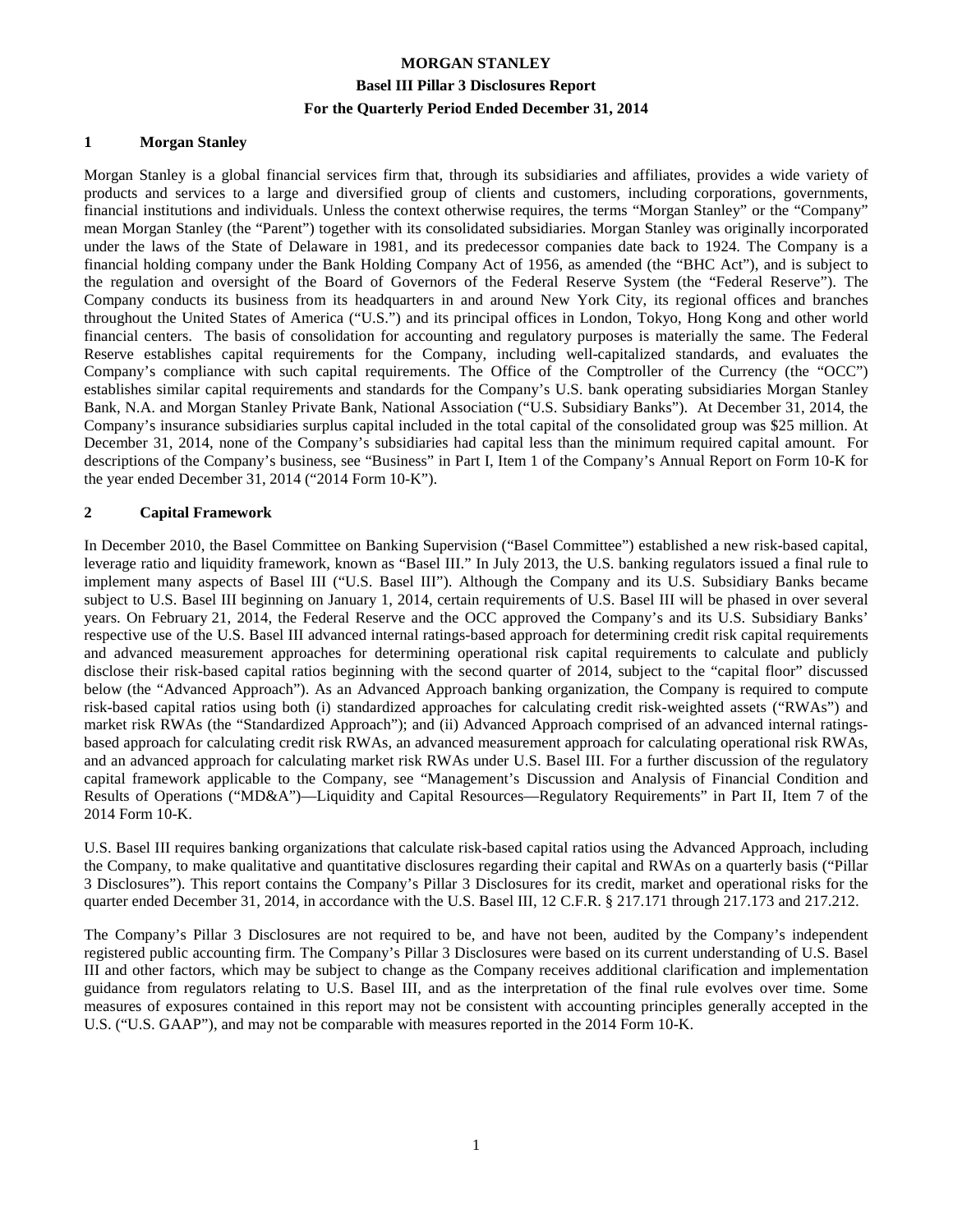#### **3 Capital Structure**

The Company has issued a variety of capital instruments to meet its regulatory capital requirements and to maintain a strong capital base. These capital instruments include common stock that qualifies as Common Equity Tier 1 capital, noncumulative perpetual preferred stock that qualifies as Additional Tier 1 capital and subordinated debt that qualifies as Tier 2 capital, each under U.S. Basel III. For a discussion of the Company's capital instruments, see Note 11 (Borrowings and Other Secured Financings) and Note 15 (Total Equity) to the consolidated financial statements in Part II, Item 8, as well as "MD&A—Liquidity and Capital Resources—Regulatory Requirements—Implementation of U.S. Basel III—Regulatory Capital Ratios" in Part II, Item 7 of the 2014 Form 10-K.<sup>1</sup>

#### **4 Capital Adequacy**

 $\overline{a}$ 

Capital strength is fundamental to the Company's operation as a credible and viable market participant. To assess the amount of capital necessary to support the Company's current and prospective risk profile, which ultimately informs the Company's capital distribution capacity, the Company determines its overall capital requirement under normal and stressed operating environments, both on a current and forward-looking basis. For a further discussion on the Company's required capital framework, see "MD&A—Liquidity and Capital Resources—Regulatory Requirements—Required Capital" in Part II, Item 7 of the 2014 Form 10-K.

In determining its overall capital requirement, the Company classifies its exposures as either "banking book" or "trading book." Banking book positions, which may be accounted for at amortized cost, lower of cost or market, fair value or under the equity method, are subject to credit risk capital requirements which are discussed in Section 5 "Credit Risk" included herein. Trading book positions represent positions the Company holds as part of its market-making and underwriting businesses. These positions, which reflect assets or liabilities that are accounted for at fair value, and certain banking book positions which are subject to both credit risk and market risk charges, (collectively, "covered positions") are risk managed using Value-at-Risk ("VaR") which are discussed in Section 9 "Market Risk" included herein. Some trading book positions, such as derivatives, are also subject to counterparty credit risk capital requirements. Credit and market risks related to securitization exposures are discussed in Section 7 "Securitization Exposures" included herein.

<sup>&</sup>lt;sup>1</sup> Regulatory requirements, including capital requirements and certain covenants contained in various agreements governing indebtedness of the Company may restrict the Company's ability to access capital from its subsidiaries. For discussions of restrictions and other major impediments to transfer of funds or capital, see "Risk Factors—Liquidity and Funding Risk" in Part I, Item 1A and Note 14 (Regulatory Requirements) to the consolidated financial statements in Part II, Item 8 of the 2014 Form 10-K. For further information on the Company's capital structure in accordance with U.S. Basel III, see "MD&A—Liquidity and Capital Resources—Regulatory Requirements" in Part II, Item 7 of the 2014 Form 10-K.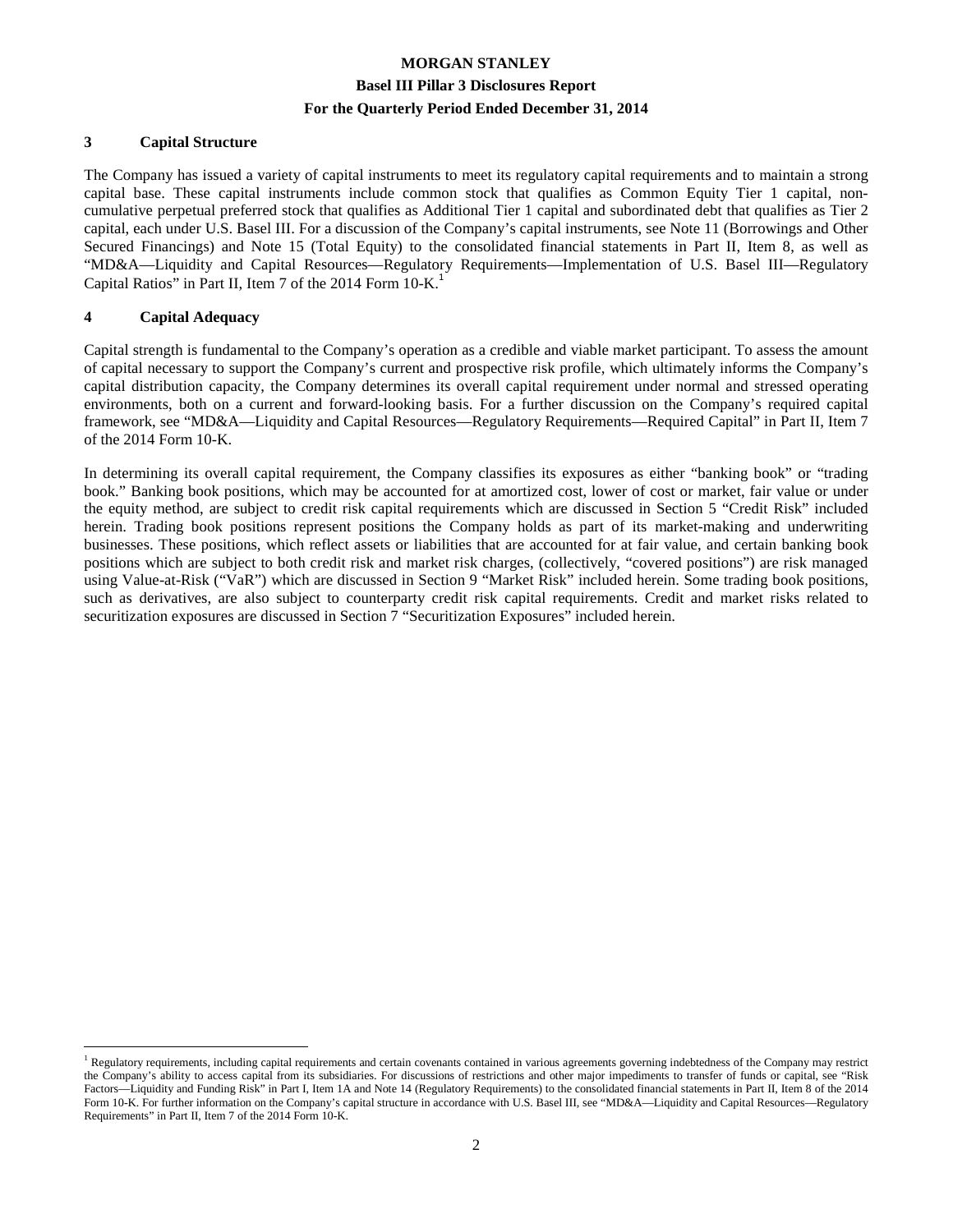#### **Basel III Pillar 3 Disclosures Report**

#### **For the Quarterly Period Ended December 31, 2014**

The following table presents components of the Company's RWAs in accordance with the Advanced Approach, subject to transitional provisions:

| Risk-weighted assets by U.S. Basel III exposure category | At<br>December 31, 2014(1) |
|----------------------------------------------------------|----------------------------|
|                                                          | (dollars in millions)      |
| <b>Credit risk RWAs:</b>                                 |                            |
|                                                          | 98,050                     |
| Retail exposures:                                        |                            |
|                                                          | 701                        |
|                                                          |                            |
|                                                          | 4,621                      |
| Securitization exposures:                                |                            |
|                                                          | 3,999                      |
|                                                          | 3,183                      |
|                                                          | 184                        |
|                                                          | 4,595                      |
| Equity exposures:                                        |                            |
|                                                          | 17,898                     |
|                                                          | 5,375                      |
|                                                          | 24,677                     |
|                                                          | 21,362                     |
|                                                          | 184,645                    |
| <b>Market risk RWAs:</b>                                 |                            |
|                                                          | 9,258                      |
|                                                          | 37,021                     |
|                                                          | 13,674                     |
|                                                          | 11,153                     |
| Specific risk:                                           |                            |
|                                                          | 20,205                     |
|                                                          | 30,052                     |
|                                                          | 121,363                    |
|                                                          | 150,000                    |
|                                                          | 456,008                    |

 $\overline{\phantom{a}}$  , where  $\overline{\phantom{a}}$ (1) For information on the Company's credit risk RWAs, market risk RWAs and operational risk RWAs roll-forward from December 31, 2013 to December 31, 2014, see "MD&A—Liquidity and Capital Resources—Regulatory Requirements—Implementation of U.S. Basel III—Regulatory Capital Ratios" in Part II, Item 7 of the 2014 Form 10-K.

(2) Amount reflects assets not in a defined category of \$20,539 million, non-material portfolios of exposures of \$2,965 million and unsettled transactions of \$1,173 million.

(3) In accordance with U.S. Basel III, credit risk RWAs with the exception of Credit Valuation Adjustment ("CVA"), reflect a 1.06 multiplier.<br>
(4) For more information on the Company's measure for market risk and market ri

For more information on the Company's measure for market risk and market risk RWAs, see Section 9 herein.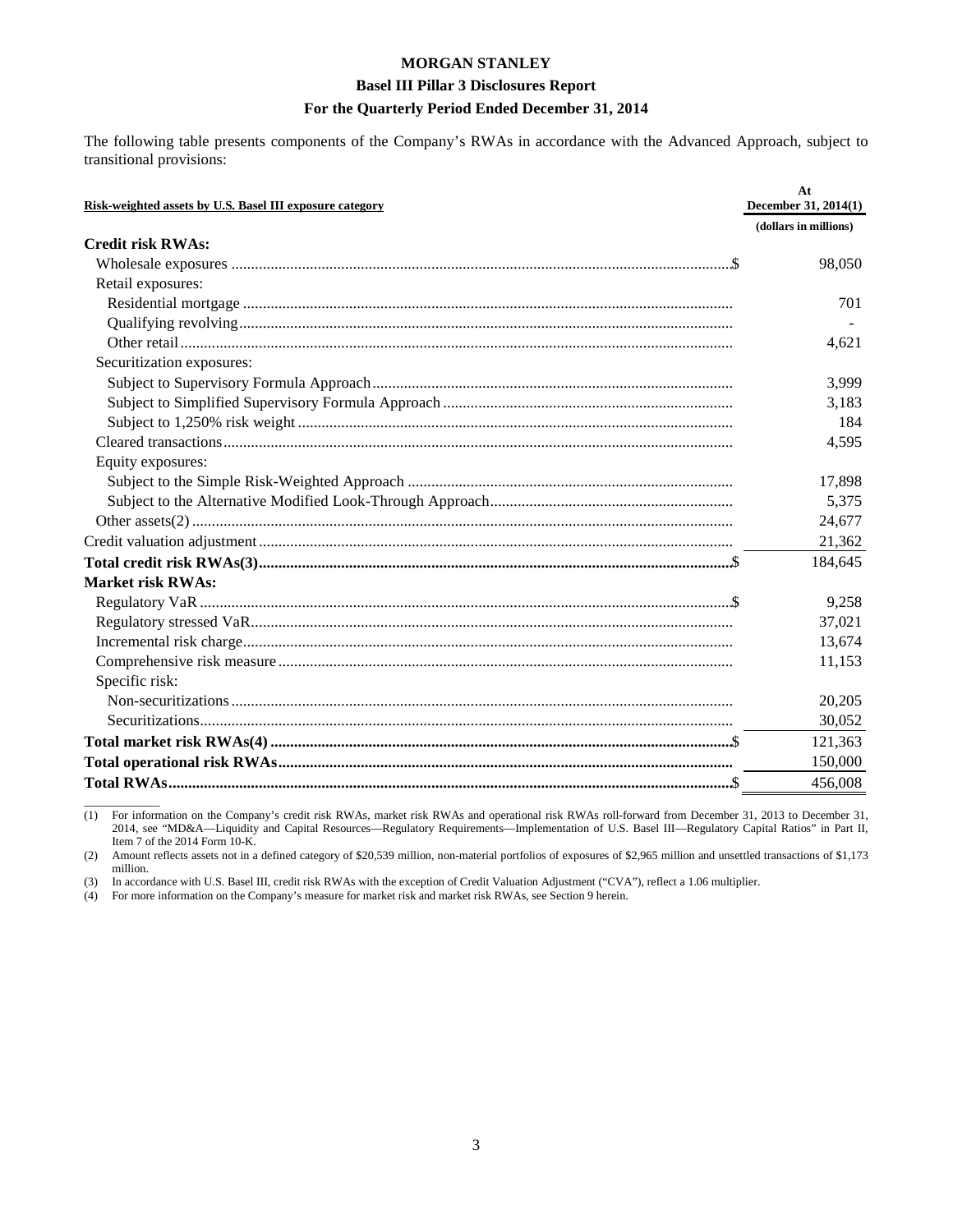#### **Basel III Pillar 3 Disclosures Report**

#### **For the Quarterly Period Ended December 31, 2014**

The following table presents the risk-based capital ratios for the Company and its U.S. Subsidiary Banks at December 31, 2014. Each ratio represents the lower of risk-based capital ratios (on a transitional basis) calculated using a U.S. Basel III transitional numerator and RWAs computed under U.S. Basel I as supplemented by Basel 2.5 or under the Advanced Approach. At December 31, 2014, the Company's risk-based capital ratios were lower under the Advanced Approach transitional rules; however, the risk-based capital ratios for the Company's U.S. Subsidiary Banks were lower under U.S. Basel I as supplemented by Basel 2.5.

|                           | <b>At December 31, 2014</b>                  |                         |                               |  |  |  |
|---------------------------|----------------------------------------------|-------------------------|-------------------------------|--|--|--|
| Risk-based capital ratios | <b>Common Equity</b><br>Tier 1 capital ratio | Tier 1<br>capital ratio | <b>Total</b><br>capital ratio |  |  |  |
|                           | 12.6%                                        | 14.1%                   | 16.4%                         |  |  |  |
|                           | 12.2%                                        | 12.2%                   | 13.9%                         |  |  |  |
|                           | 20.3%                                        | 20.3%                   | 20.4%                         |  |  |  |

 $\overline{\phantom{a}}$  , where  $\overline{\phantom{a}}$ (1) At December 31, 2014, risk-based capital ratios calculated using a U.S. Basel III transitional numerator and RWAs computed under the Advanced Approach were as follows: Morgan Stanley Bank, N.A.: Common Equity Tier 1 capital ratio: 23.3%; Tier 1 capital ratio: 23.3% and Total capital ratio: 26.3%; and Morgan Stanley Private Bank, National Association: Common Equity Tier 1 capital ratio: 30.4%; Tier 1 capital ratio: 30.4% and Total capital ratio: 30.4%.

#### Risk Management Objectives, Structure and Policies

For a discussion of the Company's risk management objectives, structure and policies, including its risk management strategies and processes, the structure and organization of its risk management function, the scope and nature of its risk reporting and measurement systems, and its policies for hedging and mitigating risk and strategies and processes for monitoring the continuing effectiveness of hedges and mitigants, see "Quantitative and Qualitative Disclosures about Market Risk—Risk Management" in Part II, Item 7A of the 2014 Form 10-K.

#### **5 Credit Risk**

#### **5.1 Credit Risk: General Disclosures**

Credit risk refers to the risk of loss arising when a borrower, counterparty or issuer does not meet its financial obligations. The Company primarily incurs credit risk exposure to institutions and individual investors mainly through its Institutional Securities and Wealth Management business segments. In order to help protect the Company from losses, the Company's Credit Risk Management Department establishes company-wide practices to evaluate, monitor and control credit risk exposure at the transaction, obligor and portfolio levels. The Company's Credit Risk Management Department approves extensions of credit, evaluates the creditworthiness of the Company's counterparties and borrowers on a regular basis, and ensures that credit exposure is actively monitored and managed. For a further discussion of the Company's credit risk and credit risk management framework, see "Quantitative and Qualitative Disclosures about Market Risk—Risk Management— Credit Risk" in Part II, Item 7A of the 2014 Form 10-K. For a discussion of the Company's risk governance structure, see "Quantitative and Qualitative Disclosures about Market Risk—Risk Management—Risk Governance Structure" in Part II, Item 7A of the 2014 Form 10-K.

The following tables present certain of the Company's on- and off-balance sheet positions for which the Company is subject to credit risk exposure. These amounts do not include the effects of certain credit risk mitigation techniques (*e.g.*, collateral and netting not permitted under U.S. GAAP), equity investments or liability positions that also would be subject to credit risk capital calculations, and amounts related to items that are deducted from regulatory capital.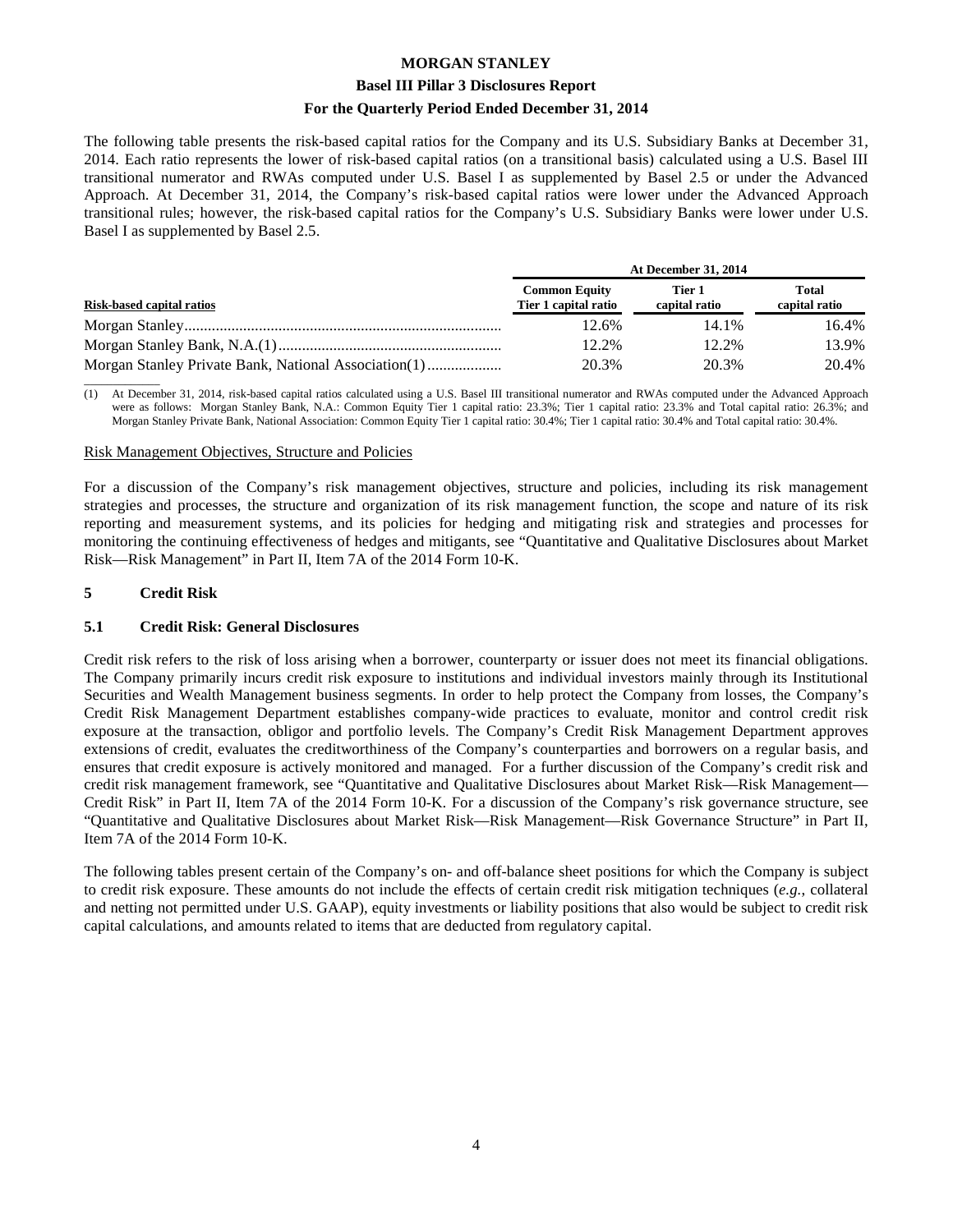#### **Basel III Pillar 3 Disclosures Report**

#### **For the Quarterly Period Ended December 31, 2014**

The following tables are presented on a U.S. GAAP basis and reflect amounts by product type, region (based on the legal domicile of the counterparty), contractual maturity and counterparty.

#### *Credit Risk Exposures by Product Type and Geographic Region*

|                                              | At December 31, 2014 |                                             |                       |                          |              |                                |  |  |  |  |
|----------------------------------------------|----------------------|---------------------------------------------|-----------------------|--------------------------|--------------|--------------------------------|--|--|--|--|
| <b>Product Type</b>                          | Americas             | Europe,<br><b>Middle East</b><br>and Africa | <b>Asia-Pacific</b>   | <b>Netting</b>           | <b>Total</b> | <b>Ouarterly</b><br>Average(1) |  |  |  |  |
|                                              |                      |                                             | (dollars in millions) |                          |              |                                |  |  |  |  |
|                                              | 47.410 \$            | 22.917 \$                                   | 13,305 \$             | - \$                     | 83,632 \$    | 88,057                         |  |  |  |  |
|                                              | 192,700              | 450,861                                     | 32,810                | (639, 977)               | 36.394       | 38,914                         |  |  |  |  |
| Available for sale debt and held to maturity |                      |                                             |                       |                          |              |                                |  |  |  |  |
|                                              | 69,004               | 272                                         | 29                    |                          | 69.305       | 66,418                         |  |  |  |  |
| Securities financing transactions $(3)(4)$   | 201,029              | 50,222                                      | 42.539                | (73, 794)                | 219,996      | 232,805                        |  |  |  |  |
|                                              | 96.441               | 8.505                                       | 2,949                 | $\blacksquare$           | 107.895      | 103,787                        |  |  |  |  |
|                                              | 15,765               | 7,814                                       | 7,029                 | $\overline{\phantom{a}}$ | 30,608       | 32,558                         |  |  |  |  |
|                                              | 622,349 \$           | 540,591 \$                                  | 98,661 \$             | $(713, 771)$ \$          | 547,830 \$   | 562,539                        |  |  |  |  |
|                                              | 70.943 \$            | 37.654 \$                                   | 24,777 \$             | $-$ \$                   | 133,374 \$   | 140,514                        |  |  |  |  |
|                                              | 8,780                | <b>200</b>                                  |                       |                          | 8.980        | 8,968                          |  |  |  |  |
|                                              | 79,723 \$            | 37.854 \$                                   | 24,777 \$             | $-$ \$                   | 142.354 \$   | 149.482                        |  |  |  |  |

## *Remaining Contractual Maturity Breakdown by Product Type*

|                                                         | At December 31, 2014  |                          |                       |                               |         |
|---------------------------------------------------------|-----------------------|--------------------------|-----------------------|-------------------------------|---------|
|                                                         |                       | <b>Years to Maturity</b> |                       |                               |         |
| <b>Product Type</b>                                     | <b>Less</b><br>than 1 | $1-5$                    | Over 5                | <b>Netting</b>                | Total   |
|                                                         |                       |                          | (dollars in millions) |                               |         |
|                                                         | 83,632 \$             | $-$ \$                   | $-$ \$                | - \$                          | 83,632  |
|                                                         | 110,050               | 184,610                  | 381,711               | (639, 977)                    | 36,394  |
| Available for sale debt and held to maturity securities | 1.555                 | 40.689                   | 27,061                |                               | 69.305  |
|                                                         | 291,371               | 2.419                    | $\sim$                | (73, 794)                     | 219,996 |
|                                                         | 54.617                | 29,092                   | 24.186                | $\blacksquare$                | 107,895 |
|                                                         | 14,876                | 7,096                    | 8,636                 | $\overline{\phantom{a}}$      | 30,608  |
|                                                         | 556,101 \$            | 263,906 \$               | 441,594 \$            | $(713, 771)$ \$               | 547,830 |
|                                                         | 57,577 \$             | 71.174 \$                | $4.623$ \$            | $-$ \$                        | 133,374 |
|                                                         | 2,727                 | 476                      | 5,777                 |                               | 8,980   |
|                                                         | $60.304$ \$           | 71.650 \$                | $10.400 \text{ }$ \$  | <sup>\$</sup><br>$\mathbf{r}$ | 142,354 |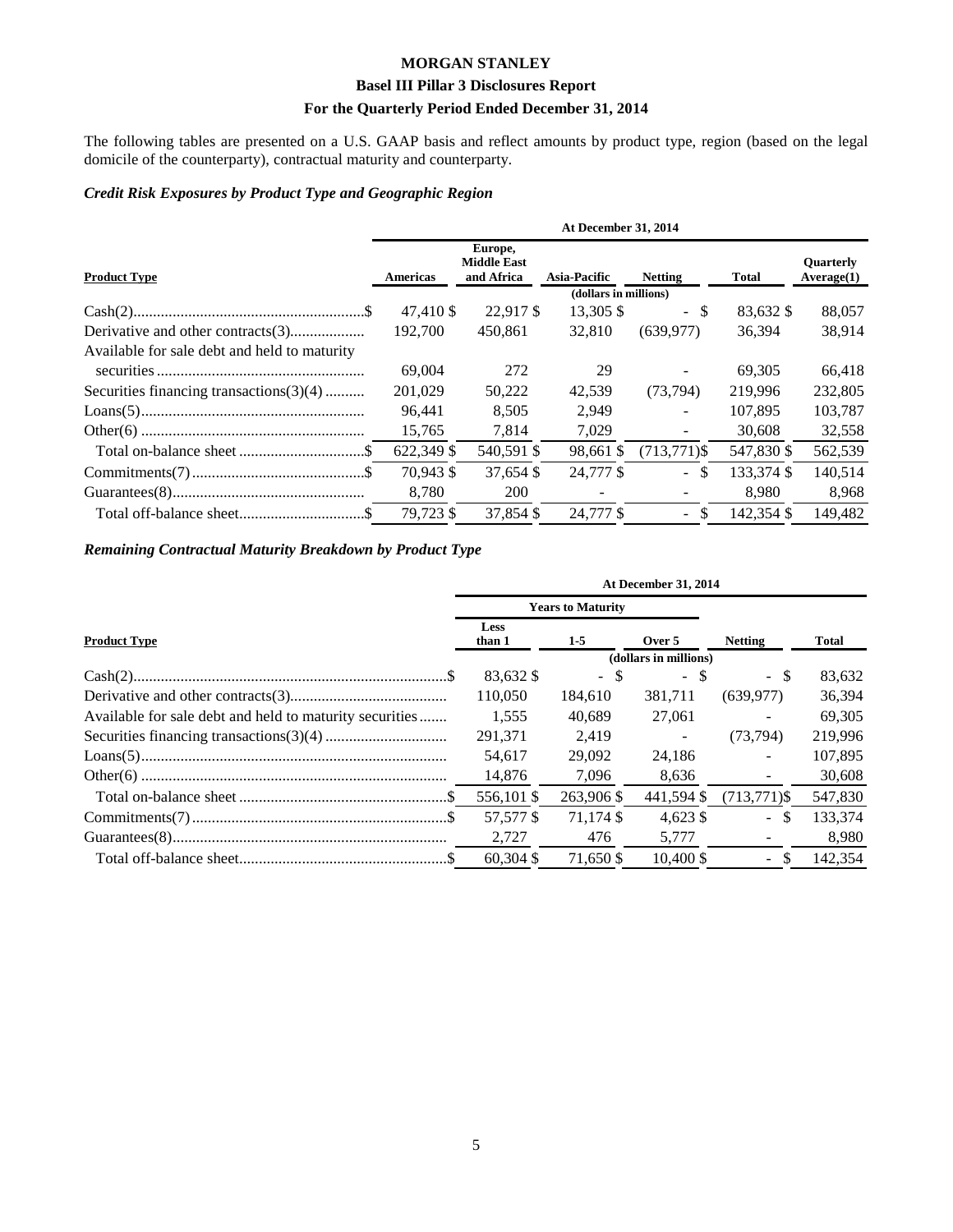#### **Basel III Pillar 3 Disclosures Report**

#### **For the Quarterly Period Ended December 31, 2014**

#### *Distribution of Exposures by Product Type and Counterparty or Industry Type*

|                                              | At December 31, 2014 |                   |                                         |           |                          |              |  |  |  |
|----------------------------------------------|----------------------|-------------------|-----------------------------------------|-----------|--------------------------|--------------|--|--|--|
|                                              |                      | Wholesale         |                                         |           |                          |              |  |  |  |
| <b>Product Type</b>                          | Bank(9)              | Sovereign         | Corporate<br>and Other $(10)$<br>Retail |           | <b>Netting</b>           | <b>Total</b> |  |  |  |
|                                              |                      |                   | (dollars in millions)                   |           |                          |              |  |  |  |
|                                              | 31,600 \$            | $30,260$ \$       | 21,772 \$                               | - \$      | - \$                     | 83,632       |  |  |  |
|                                              | 288,390              | 12.540            | 375.441                                 |           | (639, 977)               | 36,394       |  |  |  |
| Available for sale debt and held to maturity |                      |                   |                                         |           |                          |              |  |  |  |
|                                              |                      | 60,257            | 9,048                                   |           |                          | 69,305       |  |  |  |
| Securities financing transactions $(3)(4)$   | 31.175               | 29,840            | 232,775                                 | $\sim$    | (73, 794)                | 219,996      |  |  |  |
|                                              |                      |                   | 54,100                                  | 53,795    | $\blacksquare$           | 107,895      |  |  |  |
|                                              |                      |                   | 30,608                                  |           | $\overline{\phantom{a}}$ | 30,608       |  |  |  |
|                                              | 351,165 \$           | 132,897 \$        | 723,744 \$                              | 53,795 \$ | $(713,771)$ \$           | 547,830      |  |  |  |
|                                              | 18,982 \$            | $-$ \$            | 110.903 \$                              | 3,489 \$  | $-$ \$                   | 133,374      |  |  |  |
|                                              | 2                    |                   | 8,978                                   |           |                          | 8,980        |  |  |  |
|                                              | 18.984 \$            | -\$<br>$\sim$ $-$ | 119.881 \$                              | 3.489 \$  | $-$ \$                   | 142,354      |  |  |  |

 $\overline{\phantom{a}}$  , where  $\overline{\phantom{a}}$ (1) Average balances are calculated based on month-end balances or, where month-end balances are unavailable, quarter-end balances.

(2) Amounts include Cash and due from banks, Interest bearing deposits with banks, and Cash deposited with clearing organizations or segregated under federal and other regulations or requirements, and exclude money market funds.

(3) For further discussions on master netting agreements and collateral agreements, see Note 6 (Collateralized Transactions) and Note 12 (Derivative Instruments and Hedging Activities) to the consolidated financial statements in Part II, Item 8 of the 2014 Form 10-K.

(4) Amounts reflect Securities purchased under agreements to resell and Securities borrowed.

(5) Amounts reflect loans held for investment, loans held for sale and banking book loans designated at fair value, as well as margin lending and employee loans.

(6) Amounts primarily reflect Customer and other receivables and Premises, equipment and software costs.

(7) Amounts reflect Lending commitments and Forward starting reverse repurchase agreements and securities borrowing agreements.

(8) Amounts reflect Standby letters of credit and other financial guarantees issued and Liquidity facilities. For a further discussion on the Company's guarantees, see Note 13 (Commitments, Guarantees and Contingencies) to the consolidated financial statements in Part II, Item 8 of the 2014 Form 10-K.

(9) Bank counterparties primarily include banks and depository institutions.

(10) Corporate and Other counterparties include exchanges and clearing houses.

#### **5.2 Credit Risk: General Disclosure for Impaired Loans**

The Company provides loans or lending commitments within its Institutional Securities and Wealth Management business segments. The Company accounts for loans based on the following categories: loans held for investment, loans held for sale and loans at fair value. The allowance for loan losses estimates probable losses inherent in the held for investment portfolio and probable losses related to loans specifically identified for impairment in the held for investment loan portfolio. For a further discussion of the Company's credit risks, see "Quantitative and Qualitative Disclosures about Market Risk—Risk Management—Credit Risk" in Part II, Item 7A of the 2014 Form 10-K. For a discussion of the Company's allowance for loan losses, impaired loans, reconciliation of changes in allowance for loan losses, credit quality indicators, determination of past due or delinquency status, placing of loans on nonaccrual status, returning of loans to accrual status, identification of impaired loans for financial accounting purposes, methodology for estimating allowance for loan losses, and charge-offs of uncollectible amounts, see Note 2 (Significant Accounting Policies) and Note 8 (Loans and Allowance for Loan Losses) to the consolidated financial statements in Part II, Item 8 of the 2014 Form 10-K.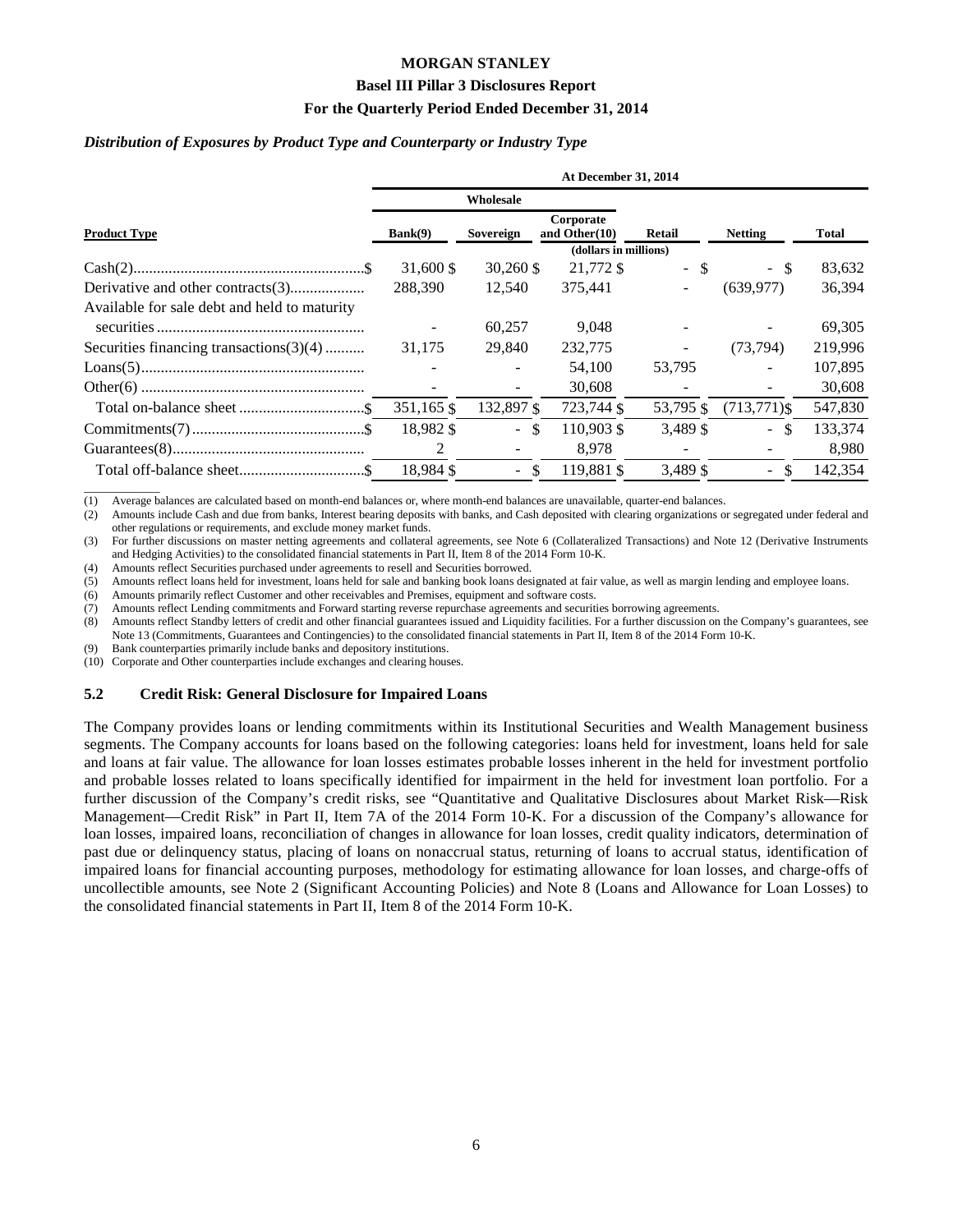#### **Basel III Pillar 3 Disclosures Report**

#### **For the Quarterly Period Ended December 31, 2014**

The following tables are presented on a U.S. GAAP basis and reflect details on impaired and past due loans along with allowances and charge-offs for the Company's loans held for investment. The tables also include loans held for sale and loans held in the banking book designated at fair value.

|                                                          | <b>At December 31, 2014</b> |    |           |  |                              |    |                  |  |       |
|----------------------------------------------------------|-----------------------------|----|-----------|--|------------------------------|----|------------------|--|-------|
|                                                          | Bank(1)                     |    | Sovereign |  | Corporate<br>and Other $(2)$ |    | <b>Retail</b>    |  | Total |
|                                                          |                             |    |           |  | (dollars in millions)        |    |                  |  |       |
|                                                          | $\sim$                      | -8 | $\sim$    |  | $\overline{\phantom{a}}$     | -8 | - \$<br>$\sim$ . |  |       |
|                                                          |                             |    |           |  |                              |    | 17               |  | 19    |
|                                                          |                             |    |           |  | 25                           |    | 25               |  | 50    |
|                                                          |                             |    |           |  |                              |    |                  |  |       |
|                                                          |                             |    |           |  | 139                          |    | 10               |  | 149.  |
| Net charge-offs for the year ended December 31, 2014(4). |                             |    |           |  |                              |    |                  |  |       |

 $\overline{\phantom{a}}$  , where  $\overline{\phantom{a}}$ (1) Bank counterparties primarily include banks and depository institutions.

(2) Corporate and Other counterparties include exchanges and clearing houses.<br>
(3) At December 31, 2014, no allowance was recorded for these loans as the fa

(3) At December 31, 2014, no allowance was recorded for these loans as the fair value of the collateral held exceeded or equaled the carrying value.

(4) Loan charge-offs for the quarter ended December 31, 2014 were approximately \$3 million. Loan recoveries for the quarter ended September 30, 2014 were approximately \$1 million.

| <b>At December 31, 2014</b> |            |                                              |        |     |  |  |
|-----------------------------|------------|----------------------------------------------|--------|-----|--|--|
| <b>Americas</b>             |            | <b>Total</b>                                 |        |     |  |  |
|                             | and Africa | <b>Asia-Pacific</b><br>(dollars in millions) |        |     |  |  |
| 19S                         |            | $-$ \$                                       | $-$ \$ | 19  |  |  |
| 34                          | 16         |                                              |        | 50  |  |  |
| 121                         | 20         |                                              |        | 149 |  |  |

#### *Loans Past Due by Counterparty or Industry Type*

|                          |                       | <b>At December 31, 2014</b> |                     |              |  |
|--------------------------|-----------------------|-----------------------------|---------------------|--------------|--|
| <b>Counterparty Type</b> | $90 - 120$<br>Days    | $120 - 180$<br>Days         | 180 Days<br>or more | <b>Total</b> |  |
|                          | (dollars in millions) |                             |                     |              |  |
|                          |                       | - \$                        |                     |              |  |
|                          |                       |                             |                     |              |  |
|                          |                       |                             |                     |              |  |
| Retail.                  |                       |                             | 18                  |              |  |
| Total                    |                       |                             |                     | 50           |  |

#### **5.3 Portfolios Subject to Internal Ratings-Based Risk-Based Capital Formulas**

The Company utilizes its internal ratings system in the calculation of RWAs for the purpose of determining Basel III regulatory capital requirements for wholesale and retail exposures, as well as other internal risk management processes such as determining credit limits.

#### Internal Ratings System Design

As a core part of its responsibility for the independent management of credit risk, the Company's Credit Risk Management Department maintains a control framework to evaluate the risk of obligors and the structure of credit facilities (for loans, derivatives, securities financing transactions, etc.), both at inception and periodically thereafter. For both wholesale and retail exposures, the Company has internal methodologies that assign a Probability of Default and a Loss Given Default. These risk parameters, along with Exposure at Default, are used to compute credit risk RWAs. Internal credit ratings are the basis for a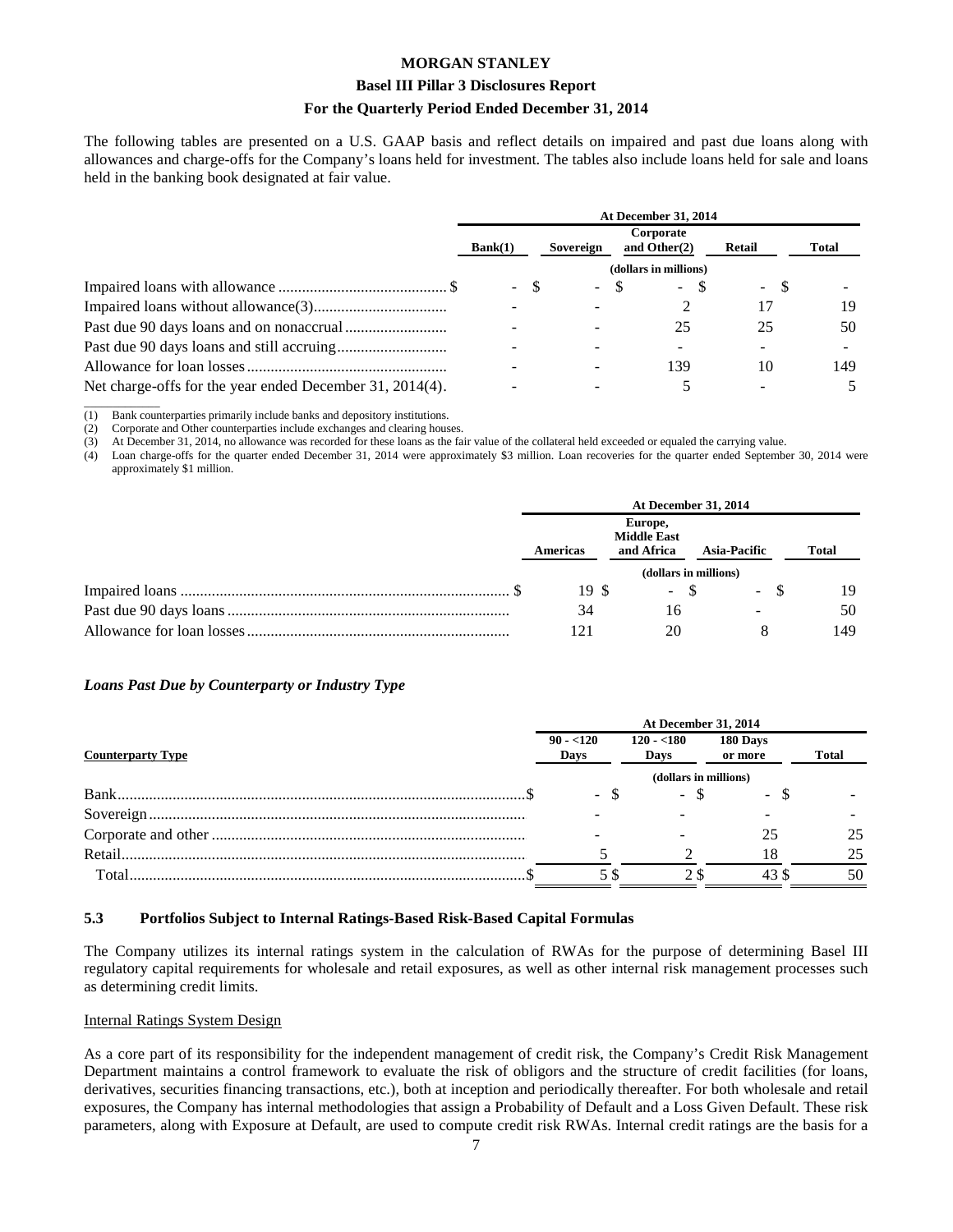#### **Basel III Pillar 3 Disclosures Report**

#### **For the Quarterly Period Ended December 31, 2014**

comprehensive limits framework used to control credit risk and serve as the Company's Credit Risk Management Department's independent assessment of credit risk. To monitor the credit risk of the portfolio, the Company uses quantitative models and expert judgment to estimate the various risk parameters related to each obligor and/or credit facility. Internal ratings procedures, methodologies, models and limits frameworks are all independently and formally governed, and models are reviewed by an independent oversight function.

The Probability of Default represents an estimated long run average likelihood of default of an obligor. The Loss Given Default is an estimate of the economic loss in downturn years incurred by the Company in the event of default by an obligor, expressed as a percentage of Exposure at Default. Exposure at Default is the estimated amount due at the time of default. Exposure at Default for certain products may be reduced by certain credit risk mitigants. Contingent liabilities, such as undrawn commitments and standby letters of credit, may be considered in Exposure at Default.

#### Internal Ratings System Process

The performance of the overall internal ratings system is monitored on a quarterly basis. This involves a review of key performance measures that include rating overrides, accuracy ratio and comparison of internal ratings versus applicable agency ratings. The review is performed by an independent group, and the results and conclusions are reported to corresponding credit risk governance committees. The overall effectiveness of the internal ratings system is assessed annually and the evaluation results go through a rigorous challenge process by various governance committees before it is presented to the Company's Board of Directors.

#### Credit Limits Framework

The Company employs an internal comprehensive and global Credit Limits Framework as one of the primary tools used to evaluate and manage credit exposure across the Company. The Credit Limits Framework includes single-name limits and portfolio concentration limits by country, industry and product type. The limits within the Credit Limits Framework are calibrated to the Company's risk tolerance and reflect factors that include the Company's capital levels and the risk attributes of the exposures managed by the limits. Credit exposure is actively monitored against the relevant credit limits, and excesses are escalated in accordance with established governance thresholds. In addition, credit limits are evaluated and reaffirmed at least annually or more frequently as necessary.

#### Wholesale Exposures

Wholesale exposures are credit risk exposures to institutions and individual investors that may arise from a variety of business activities, including, but not limited to, entering into swap or other derivative contracts under which counterparties have obligations to make payments to the Company; extending credit to clients through various lending commitments; providing short-term or long-term funding that is secured by physical or financial collateral whose value may at times be insufficient to fully cover the loan repayment amount; and posting margin and/or collateral to clearing houses, clearing agencies, exchanges, banks, securities companies and other financial counterparties.

The Company's Credit Risk Management Department evaluates the creditworthiness of a wholesale obligor (company, individual, sovereign entity or other government entity) by assigning it an internal credit rating, under which obligors are rated based on their ability to perform over a wide range of economic, business and industry conditions.

The Company's Credit Risk Management Department rates wholesale counterparties based on an analysis of the obligor and industry- or sector-specific qualitative and quantitative factors. The ratings process typically includes an analysis of the obligor's financial statements, evaluation of its market position, strategy, management, legal and environmental issues; and consideration of industry dynamics affecting its performance. The Company's Credit Risk Management Department also considers security prices and other financial data reflecting a market view of the obligor. The Company's Credit Risk Management Department collects relevant information to rate an obligor. If the available information on an obligor is limited, a conservative rating is assigned to reflect uncertainty arising from the limited information.

#### Retail Exposures

Retail exposures generally include exposures to an individual and exposures to small businesses that are managed as part of a segment of exposures with similar risk characteristics, and not on an individual exposure basis. The Company incurs retail exposure credit risk within its Wealth Management business lending to individual investors, including margin loans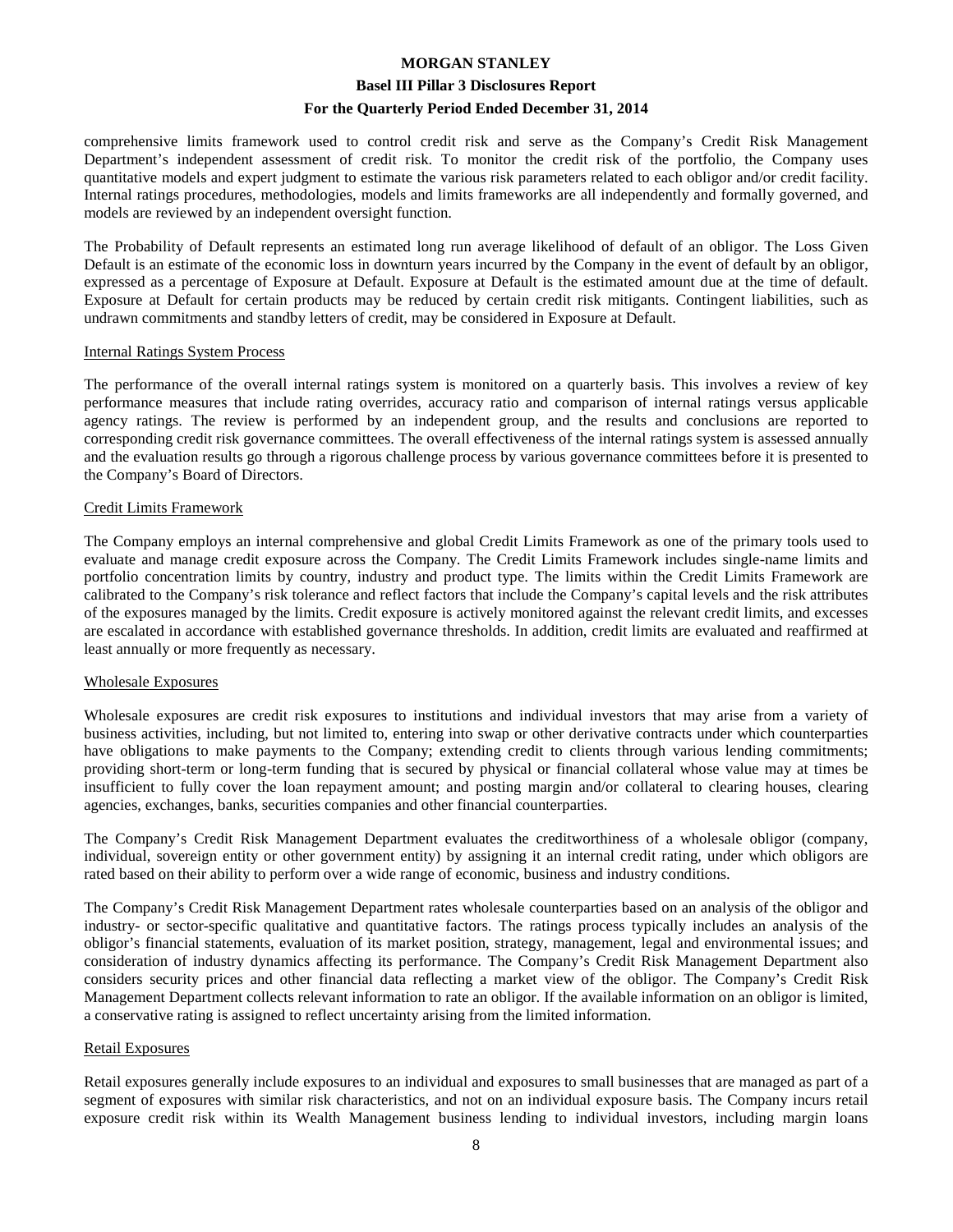#### **Basel III Pillar 3 Disclosures Report**

#### **For the Quarterly Period Ended December 31, 2014**

collateralized by securities and through single-family residential prime mortgage loans in the form of conforming, nonconforming or home equity lines of credit ("HELOC"). In addition, the Company grants loans to certain Wealth Management employees primarily in conjunction with a program to retain and recruit such employees. The primary source of the Company's retail exposure is concentrated in two of three Basel III retail exposure categories: Residential Mortgages and Other Retail Exposures. The third Basel III retail category, Qualifying Revolving Exposures, is not currently relevant to the Company as it has no assets related to this category.

Retail exposures consist of many small loans, thereby making it generally inefficient to assign ratings to each individual loan. Individual loans, therefore, are segmented and aggregated into pools. The Company's Credit Risk Management Department develops the methodology to assign Probability of Default, Loss Given Default and Exposure at Default estimates to these pools of exposures with similar risk characteristics, using factors that may include the Fair Isaac Corporation ("FICO") scores of the borrowers. Exposure at Default for certain products may be reduced by eligible collateral. Contingent liabilities such as undrawn commitments and standby letters of credit are considered in Exposure at Default.

#### Internal Ratings System Exposures

The following table provides a summary of the distribution of Internal Ratings Based Advanced Approach risk parameters that the Company uses to calculate RWAs for wholesale and retail exposures. The table also provides average risk weighted values across obligor types and rating grades. The Company currently does not have any high volatility commercial real estate or qualifying revolving exposures.

|                                                   | At December 31, 2014                              |                                                                      |                                     |                                  |                                                                |                                |  |  |  |  |
|---------------------------------------------------|---------------------------------------------------|----------------------------------------------------------------------|-------------------------------------|----------------------------------|----------------------------------------------------------------|--------------------------------|--|--|--|--|
| Probability of<br>Default Band (%)<br>Subcategory | Average<br>Probability<br>of Default<br>$(\%)(1)$ | Average<br><b>Loss Given</b><br><b>Default</b><br>$(\frac{6}{6})(2)$ | <b>Undrawn</b><br><b>Commitment</b> | <b>Exposure at</b><br>Default(1) | Average<br>Counterparty<br><b>Exposure</b><br>at Default $(3)$ | Average risk<br>weight $(\% )$ |  |  |  |  |
|                                                   |                                                   |                                                                      |                                     | (dollars in millions)            |                                                                |                                |  |  |  |  |
| Wholesale                                         |                                                   |                                                                      |                                     |                                  |                                                                |                                |  |  |  |  |
| Exposures $0.00 \leq \text{PD} < 0.35$            | 0.07%                                             | 41.75%\$                                                             | 71,575 \$                           | 259,114 \$                       | 8,725                                                          | 20.51%                         |  |  |  |  |
| $0.35 \leq P D < 1.35$                            | 0.84%                                             | 37.73%                                                               | 12,303                              | 25,217                           | 122                                                            | 74.11%                         |  |  |  |  |
| $1.35 \leq P D < 10.00$                           | 4.68%                                             | 41.01%                                                               | 11,220                              | 14,875                           | 120                                                            | 145.41%                        |  |  |  |  |
| $10.00 \leq P D < 100.00 \dots$                   | 26.85%                                            | 27.12%                                                               | 170                                 | 3,119                            | 360                                                            | 160.57%                        |  |  |  |  |
| 100 (Default)                                     | 100.00%                                           | N/A                                                                  | 56                                  | 492                              | 96                                                             | 106.00%                        |  |  |  |  |
|                                                   |                                                   |                                                                      | 95,324 \$                           | 302,817 \$                       | 9,423                                                          |                                |  |  |  |  |
| Residential                                       |                                                   |                                                                      |                                     |                                  |                                                                |                                |  |  |  |  |
| Mortgages $0.00 \leq PD < 0.15$                   | 0.05%                                             | 18.43%\$                                                             | 276 \$                              | 14,498 \$                        | 1                                                              | 2.75%                          |  |  |  |  |
| $0.15 \leq P D < 0.35$                            | 0.32%                                             | 17.90%                                                               | $\overline{2}$                      | 1,080                            | 3                                                              | 10.52%                         |  |  |  |  |
| $0.35 \leq P D < 1.35$                            | 1.32%                                             | 14.37%                                                               |                                     | 458                              | 7                                                              | 22.75%                         |  |  |  |  |
| $1.35 \leq P D < 10.00$                           | 2.04%                                             | 13.44%                                                               |                                     | 161                              | 1                                                              | 27.71%                         |  |  |  |  |
| $10.00 \leq P D < 100.00 \dots$                   | 25.76%                                            | 17.63%                                                               |                                     | 19                               | 3                                                              | 108.75%                        |  |  |  |  |
| 100 (Default)                                     | 100.00%                                           | N/A                                                                  |                                     | 18                               | 3                                                              | 106.00%                        |  |  |  |  |
|                                                   |                                                   |                                                                      | 278 \$                              | 16,234 \$                        | 18                                                             |                                |  |  |  |  |
| Other Retail                                      |                                                   |                                                                      |                                     |                                  |                                                                |                                |  |  |  |  |
| Exposures $0.00 \leq PD < 1.50$                   | 0.24%                                             | 100.00%\$                                                            | 3,616 \$                            | 1,091 \$                         | 5                                                              | 44.00%                         |  |  |  |  |
| $1.50 \leq PD < 3.00$                             | 2.21%                                             | 100.00%                                                              |                                     | 523                              | 7                                                              | 139.84%                        |  |  |  |  |
| $3.00 \leq PD < 5.00$                             | 3.32%                                             | 41.55%                                                               |                                     | 1,821                            | 2                                                              | 62.19%                         |  |  |  |  |
| $5.00 \leq P D < 8.00$                            | 6.25%                                             | 39.81%                                                               |                                     | 3,142                            |                                                                | 63.46%                         |  |  |  |  |
| $8.00 \leq PD < 100.00$                           | 9.63%                                             | 13.41%                                                               |                                     | 45                               |                                                                | 23.58%                         |  |  |  |  |
| 100 (Default)                                     | 100.00%                                           | N/A                                                                  |                                     | 257                              | $\mathbf{1}$                                                   | 106.00%                        |  |  |  |  |
|                                                   |                                                   |                                                                      | 3,616 \$                            | 6,879 \$                         | 15                                                             |                                |  |  |  |  |
|                                                   |                                                   |                                                                      | 99,218 \$                           | 325,930 \$                       | 9,456                                                          |                                |  |  |  |  |

 $\overline{\phantom{a}}$  , where  $\overline{\phantom{a}}$ N/A—Not Applicable

(1) Amounts reflect the effect of collateral, guarantees and credit derivatives.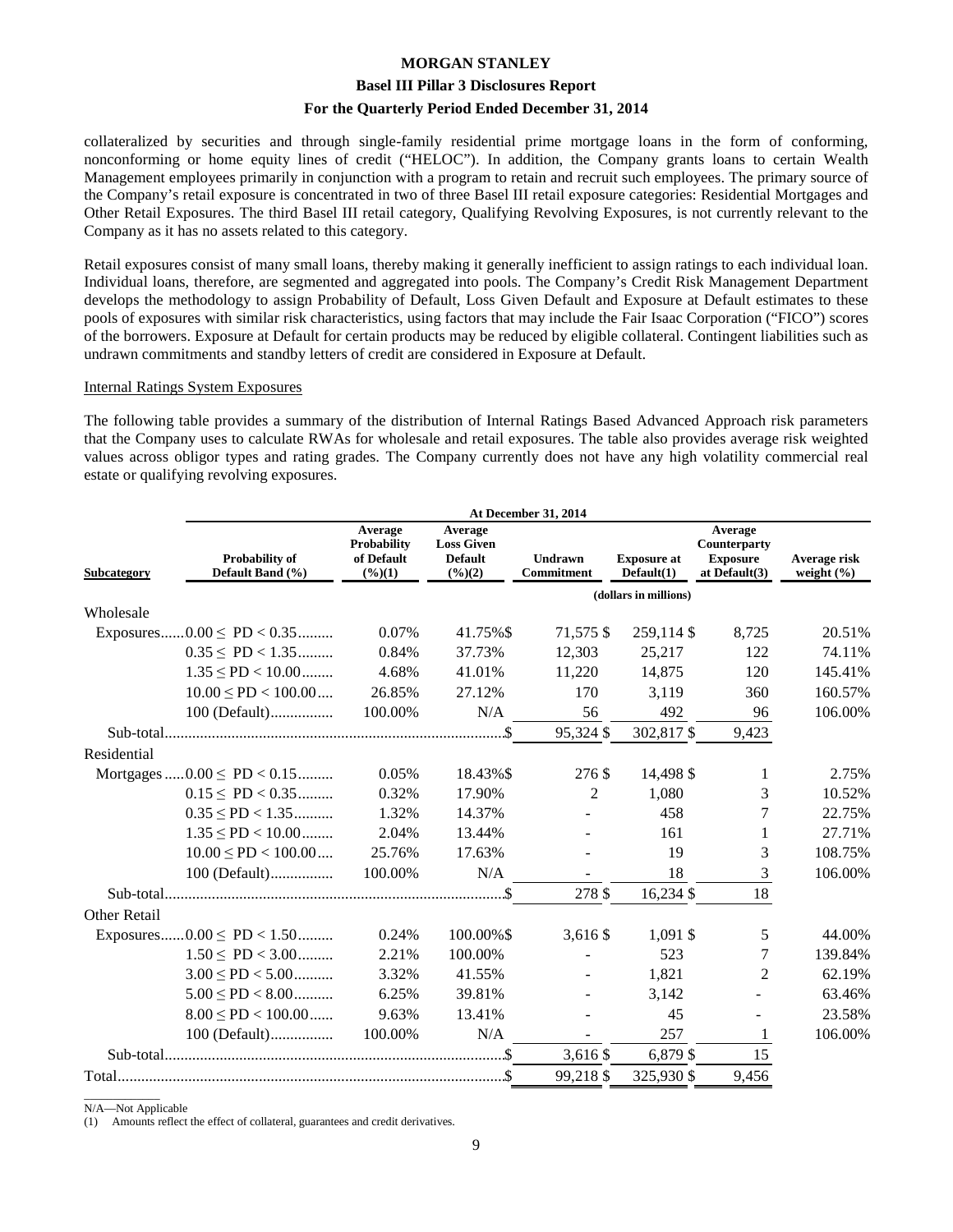#### **Basel III Pillar 3 Disclosures Report**

#### **For the Quarterly Period Ended December 31, 2014**

- (2) Under U.S. Basel III, credit risk mitigation in the form of collateral may be applied by reducing Exposure at Default or adjusting the Loss Given Default. The Company may apply one or the other approach depending on product type. When collateral mitigation is applied against the Exposure at Default, the Loss Given Default is set at 100% to avoid duplication.
- (3) Amounts represent the weighted average exposure at default per counterparty within the respective Probability of Default band, weighted by their pro rata Exposure at Default contribution.

#### **5.4 General Disclosure for Wholesale Counterparty Credit Risk of Derivative Contracts, Repo-Style Transactions and Margin Lending**

#### Counterparty Credit Risk Overview

Counterparty credit exposure arises from the risk that parties are unable to meet their payment obligations under derivative contracts, repo-style transactions and wholesale margin loans. Repo-style transactions include repurchase agreements and securities lending transactions. Derivative contracts and security values have a risk of increased potential future counterparty exposure from changes in movements in market prices and other risk factors. Potential future exposure is mitigated by the use of netting and collateral agreements. The Company uses an internal model to compute expected exposure that includes the mitigating effects of netting and collateral in valuing over-the-counter ("OTC") and exchange-traded derivative contracts, repo-style transactions and margin lending. The use of netting, collateral, internal models methodology and credit valuation adjustment are discussed further below, in addition to other counterparty credit risk management practices.

#### *Derivative Contracts*

The Company actively manages its credit exposure through the application of collateral arrangements and readily available market instruments such as credit derivatives. The use of collateral in managing derivative risk is standard in the market place, and is governed by appropriate documentation such as the Credit Support Annex to the International Swaps and Derivatives Association, Inc. ("ISDA") documentation. In line with these standards, the Company generally accepts only cash, government bonds, corporate debt and main index equities as collateral. The Company has policies and procedures for reviewing the legal enforceability of credit support documents in accordance with applicable rules.

#### *Repo-Style Transactions*

The Company engages in funding activities through the use of repurchase agreements and other repo-style transactions. The Company manages credit exposure arising from reverse repurchase agreements, repurchase agreements, securities borrowing and securities lending transactions by, in appropriate circumstances, entering into master netting and collateral agreements with counterparties that provide the Company, in the event of a customer default, the right to liquidate collateral and the right to offset a counterparty's rights and obligations. Under these agreements and transactions, the Company either receives or provides collateral, including U.S. government and agency securities, other sovereign government obligations, corporate and other debt, and corporate equities.

#### *Wholesale Margin Lending*

The Company also engages in activities to provide additional funding through wholesale margin lending for institutional customers. Customer receivables generated from margin lending activity are collateralized by customer-owned securities held by the Company. The Company monitors required margin levels and established credit limits daily and, pursuant to such guidelines, requires customers to provide additional collateral or reduce positions, when necessary.

#### Netting

The Company recognizes netting in its estimation of Exposure at Default for its derivative portfolios where it has a master netting agreement in place and other relevant requirements are met. The ISDA Master Agreement is an industry-standard master netting agreement that is typically used to document derivative transactions. The Company generally uses the ISDA Master Agreement and similar master netting agreements to document derivative and repo-style transactions. For a discussion of the Company's master netting agreements, see Note 6 (Collateralized Transactions) and Note 12 (Derivative Instruments and Hedging Activities) to the consolidated financial statements in Part II, Item 8 of the 2014 Form 10-K.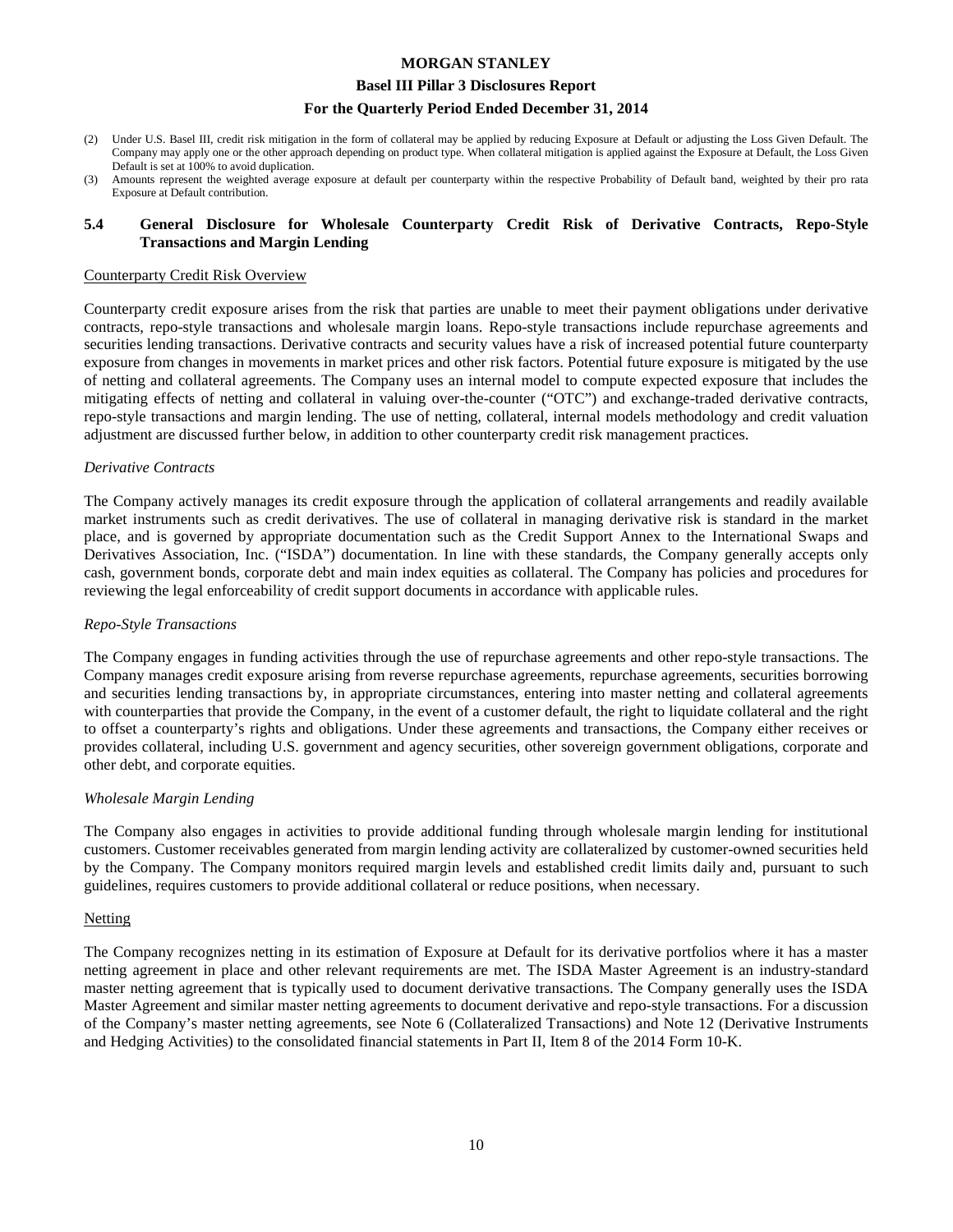#### Collateral

The Company may require collateral depending on a credit assessment done for each of the Company's counterparties. There is an established infrastructure to manage, maintain and value collateral on a daily basis. Collateral held is managed in accordance with the Company's guidelines and the relevant underlying agreements.

For a discussion of the Company's use of collateral as a credit risk mitigant, including with respect to derivatives, repo-style transactions and margin loans, see Note 6 (Collateralized Transactions) and Note 12 (Derivative Instruments and Hedging Activities) to the consolidated financial statements in Part II, Item 8 of the 2014 Form 10-K. For further information on the Company's valuation approaches, including for collateral, see Note 2 (Significant Accounting Policies) and Note 4 (Fair Value Disclosures) to the consolidated financial statements included in Part II, Item 8 of the 2014 Form 10-K.

#### General Disclosure for Counterparty Credit Risk

The following table is presented on a U.S. GAAP basis and reflects the net exposures for derivative and other contracts and securities financing transactions and the gross notional exposures for wholesale margin lending.

|                                        | At<br>December 31, 2014 |
|----------------------------------------|-------------------------|
|                                        | (dollars in millions)   |
| <b>Derivative and Other Contracts:</b> |                         |
|                                        | 676,371                 |
|                                        | (576, 782)              |
|                                        | 99,589                  |
|                                        | (9, 844)                |
|                                        | (63,214)                |
|                                        | 26,531                  |
| <b>Repo-Style Transactions:</b>        |                         |
|                                        | 293,790                 |
|                                        | 12.371                  |
| <b>Wholesale Margin Lending:</b>       |                         |
|                                        | 12.807                  |

(1) At December 31, 2014, the fair value of the collateral held exceeded the carrying value of margin loans.

The following table is presented on a U.S. GAAP basis and reflects the notional amount of outstanding credit derivatives at December 31, 2014, used to hedge the Company's own portfolio and those undertaken in connection with client intermediation activities. The Company believes that the notional amounts of the derivative contracts generally overstate its exposure.

|                        | <b>At December 31, 2014</b> |  |                       |  |                                  |  |         |  |
|------------------------|-----------------------------|--|-----------------------|--|----------------------------------|--|---------|--|
|                        | <b>Hedge Portfolio</b>      |  |                       |  | <b>Intermediation Activities</b> |  |         |  |
| Credit derivative type | <b>Purchased</b>            |  | Sold                  |  | <b>Purchased</b>                 |  | Sold    |  |
|                        |                             |  | (dollars in millions) |  |                                  |  |         |  |
| Credit derivatives:    |                             |  |                       |  |                                  |  |         |  |
|                        | 40.590 \$                   |  | 15.518 \$             |  | 884.217 \$                       |  | 883,030 |  |
|                        |                             |  |                       |  | 4.695                            |  | 5,001   |  |
|                        | 3,497                       |  | 1,200                 |  | 5,700                            |  | 8,314   |  |
|                        | 44.087 \$                   |  | 16.718 \$             |  | 894.612 \$                       |  | 896,345 |  |

For a further discussion of the Company's credit derivatives, see "Quantitative and Qualitative Disclosures about Market Risk—Risk Management—Credit Risk—Credit Exposure–Derivatives—Credit Derivatives" in Part II, Item 7A and Note 12 (Derivative Instruments and Hedging Activities) to the consolidated financial statements in Part II, Item 8 of the 2014 Form 10-K.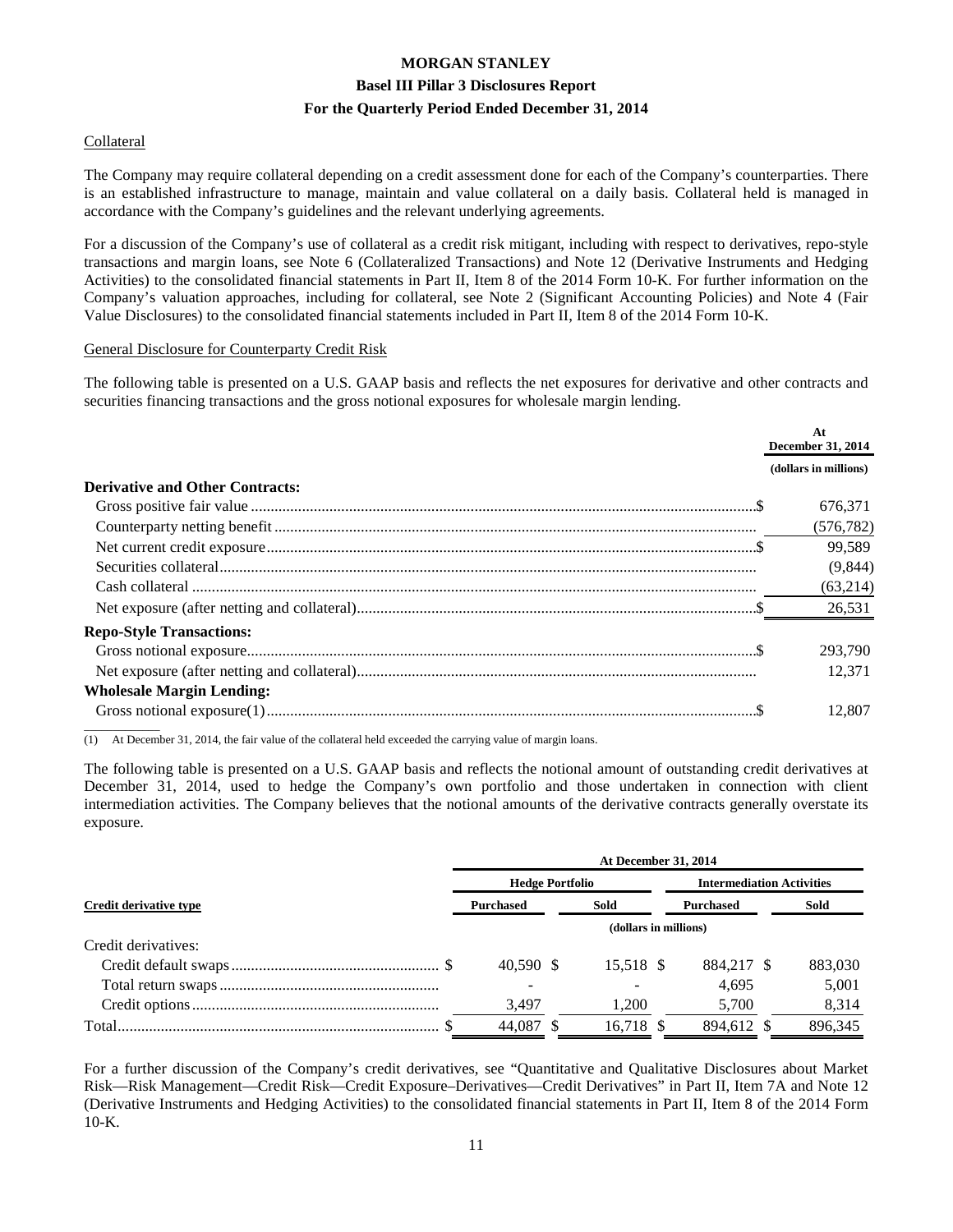#### Internal Models Methodology

The Company has been approved by its primary regulators to use the Internal Models Methodology ("IMM") to estimate counterparty exposure at future time horizons. Under the IMM approach, the Company uses a regulator-approved simulation model to estimate the distribution of counterparty exposures at specified future time horizons. The simulation model projects potential values of various risk factors that affect the Company's counterparty portfolio (*e.g.*, interest rates, equity prices, commodity prices and credit spreads) under a large number of simulation paths, and then determines possible changes in counterparty exposure for each path by re-pricing transactions with that counterparty under the projected risk factor values. A counterparty's expected positive exposure profile is determined from the resulting modeled exposure distribution to estimate Exposure at Default in calculating RWAs for regulatory capital ratio purposes. For a small population of exposures not modeled under this simulation method, the Company calculates Exposure at Default for regulatory capital purposes using a more conservative but less risk-sensitive method. The internal models incorporate the effects of legally enforceable netting and collateral agreements in estimating counterparty exposure.

The table below presents the Exposure at Default used for the Company's determination of regulatory capital for derivative and other contracts and securities financing transactions, excluding default fund contributions.

|       | <b>At December 31, 2014</b>        |
|-------|------------------------------------|
|       | <b>Internal Models Methodology</b> |
|       | (dollars in millions)              |
|       | 82.182                             |
|       | 35.589                             |
| Other | 794                                |
| Total | 18.565                             |

 $\overline{\phantom{a}}$ (1) Amount includes client exposures related to the clearing of exchange-traded derivatives.

#### Other Counterparty Credit Risk Management Practices

#### *Credit Valuation Adjustment*

Credit valuation adjustment ("CVA") refers to the fair value adjustment to reflect counterparty credit risk in the valuation of bilateral (*i.e.,* non-cleared) OTC derivative contracts. U.S. Basel III requires the Company to calculate RWAs for CVA.

The Company establishes a CVA for bilateral OTC derivative transactions based on expected credit losses given the probability and severity of a counterparty default. The adjustment is determined by evaluating the credit exposure to the counterparty and by taking into account the market value of a counterparty's credit risk as implied by credit spreads, and the effect of allowances for any credit risk mitigants such as legally enforceable netting and collateral agreements.

CVA is recognized in profit and loss on a daily basis and effectively represents an adjustment to reflect the credit component of the fair value of the derivatives receivable. Given that the previously recognized CVA reduces the potential loss faced in the event of a counterparty default, exposure metrics are reduced for CVA.

#### *Assignment of Economic Capital for Counterparty Credit Exposures*

The Company's internal capital assessment and the assignment of counterparty credit risk are based on the Company's required capital framework. The Company's required capital framework is based on the principle that the Company should have adequate capital to meet regulatory requirements even after a severe stress loss. This framework takes into consideration Probability of Default, Loss Given Default, potential exposure and resulting estimated stress losses on counterparty credit exposures. For a further discussion on the Company's required capital framework, see "MD&A—Liquidity and Capital Resources—Regulatory Requirements—Required Capital" in Part II, Item 7 of the 2014 Form 10-K.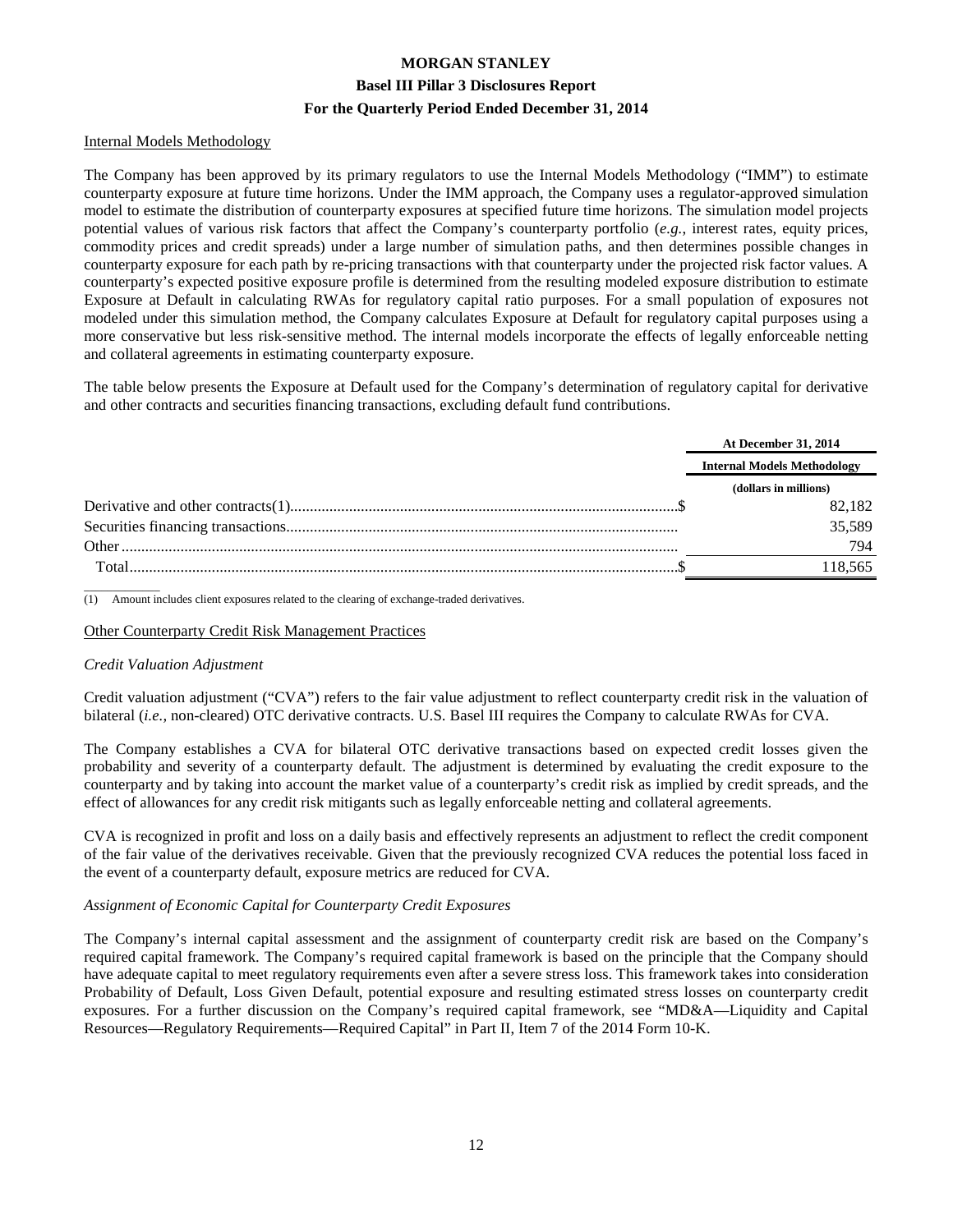#### *Additional Collateral Requirements Due to Credit Rating Downgrade*

For a discussion of the additional collateral or termination payments that may be called in the event of a future credit rating downgrade of the Company, see "MD&A—Liquidity and Capital Resources—Credit Ratings" in Part II, Item 7 of the 2014 Form 10-K.

#### *Wrong-Way Risk*

The Company incorporates the effect of specific wrong-way risk in its calculation of the counterparty exposure. Specific wrong-way risk arises when a transaction is structured in such a way that the exposure to the counterparty is positively correlated with the Probability of Default of the counterparty; for example, a counterparty writing put options on its own stock or a counterparty collateralized by its own or related party stock. The Company considers specific wrong-way risk when approving transactions. The Company also monitors general wrong-way risk, which arises when the counterparty Probability of Default is correlated with general market or macroeconomic factors. The credit assessment process identifies these correlations and manages the risk accordingly.

#### **5.5 Credit Risk Mitigation**

#### **Overview**

In addition to the use of netting and collateral for mitigating counterparty credit risk discussed above, the Company may seek to mitigate credit risk from its lending and derivatives transactions in multiple ways, including through the use of guarantees and hedges. At the transaction level, the Company seeks to mitigate risk through management of key risk elements such as size, tenor, financial covenants, seniority and collateral. The Company actively hedges its lending and derivatives exposure through various financial instruments that may include single-name, portfolio and structured credit derivatives. Additionally, the Company may sell, assign or syndicate funded loans and lending commitments to other financial institutions in the primary and secondary loan market.

In connection with its derivatives activities, the Company generally enters into master netting agreements and collateral arrangements with counterparties. These agreements provide the Company with the ability to demand collateral, as well as to liquidate collateral and offset receivables and payables covered under the same master netting agreement in the event of a counterparty default. For further information on the impact of netting on the Company's credit exposures, see "Collateral" in Section 5.4 herein and "Quantitative and Qualitative Disclosures about Market Risk—Risk Management—Credit Risk" in Part II, Item 7A of the 2014 Form 10-K.

#### Loan Collateral Recognition and Management

Collateralizing loans significantly reduces the credit risk to the Company. As part of the credit evaluation process, when possible, the Company's Credit Risk Management Department assesses the ability of obligors to grant collateral. The Company's Credit Risk Management Department may consider the receipt of collateral as a factor when approving loans, as applicable.

Loans secured by customer margin accounts, a source of credit exposure, are collateralized in accordance with internal and regulatory guidelines. The Company monitors required margin levels and established credit limits daily, and pursuant to such guidelines, requires customers to provide additional collateral, or reduce positions, when necessary. Factors considered in the review of margin loans are the amount of the loan, the intended purpose, the degree of leverage being employed in the account, and overall evaluation of the portfolio to ensure diversification or, in the case of concentrated positions, appropriate liquidity of the underlying collateral or potential hedging strategies to reduce risk. Additionally, transactions relating to concentrated or restricted positions require a review of any legal impediments to liquidation of the underlying collateral. Underlying collateral for margin loans is reviewed with respect to the liquidity of the proposed collateral positions, valuation of securities, historic trading range, volatility analysis and an evaluation of industry concentrations.

With respect to first and second mortgages, including HELOC loans, a loan evaluation process is adopted within a framework of the credit underwriting policies and collateral valuation. Loan-to-collateral value ratios are determined based on independent third-party property appraisal/valuations, and the security lien position is established through title/ownership reports.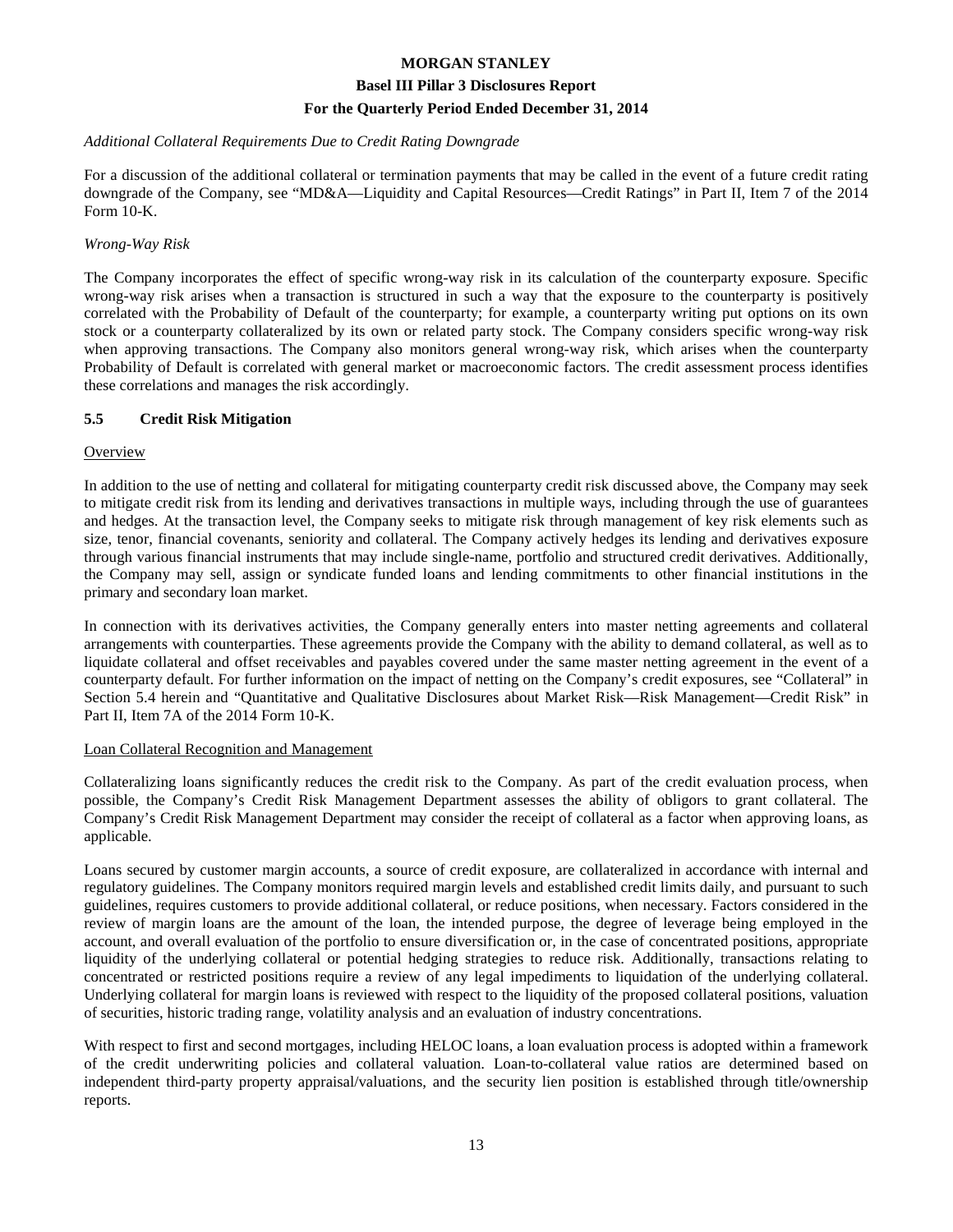#### Guarantees and Credit Derivatives

The Company may accept or request guarantees from related or third parties to mitigate credit risk for wholesale obligors. Such arrangements represent obligations for the guarantor to make payments to the Company if counterparty fails to fulfill its obligation under a borrowing arrangement or other contractual obligation. The Company typically accepts guarantees from corporate entities and financial institutions within its Institutional Securities business segment, and individuals and their small- and medium-sized domestic businesses within its Wealth Management business segment.. The Company may also hedge certain exposures using credit derivatives. The Company enters into credit derivatives, principally through credit default swaps, under which it receives or provides protection against the risk of default on a set of debt obligations issued by a specified reference entity or entities. A majority of the Company's hedge counterparties are banks, broker-dealers, insurance and other financial institutions.

The Company recognizes certain credit derivatives and third-party guarantees for the reduction of capital requirements under the Advanced Approach. At December 31, 2014, the aggregate Exposure at Default amount of the Company's wholesale exposure hedged by such credit derivatives or third-party guarantees, excluding CVA hedges, was \$3,212 million.

#### **6 Equities Not Subject to Market Risk Capital Rule**

#### **Overview**

The Company from time to time makes equity investments that may include business facilitation or other investing activities. Such investments are typically strategic investments undertaken by the Company to facilitate core business activities. From time to time, the Company may also make equity investments and capital commitments to public and private companies, funds and other entities. Additionally, the Company sponsors and manages investment vehicles and separate accounts for clients seeking exposure to private equity, infrastructure, mezzanine lending and real estate-related and other alternative investments. The Company may also invest in and provide capital to such investment vehicles.

#### Valuation for equity investments not subject to market risk capital rule

The Company's equity investments include investments in private equity funds, real estate funds and hedge funds (which include investments made in connection with certain employee deferred compensation plans), as well as direct investments in equity securities, which are recorded at fair value.

The Company applies the Alternative Modified Look-Through Approach for equity exposures to investment funds. Under this approach, the adjusted carrying value of an equity exposure to an investment fund is assigned on a pro rata basis to different risk weight categories based on the information in the fund's prospectus or related documents. For all other equity exposures, the Company applies the Simple Risk-Weight Approach ("SRWA"). Under SRWA, the RWA for each equity exposure is calculated by multiplying the adjusted carrying value of the equity exposure by the applicable regulatory prescribed risk weight.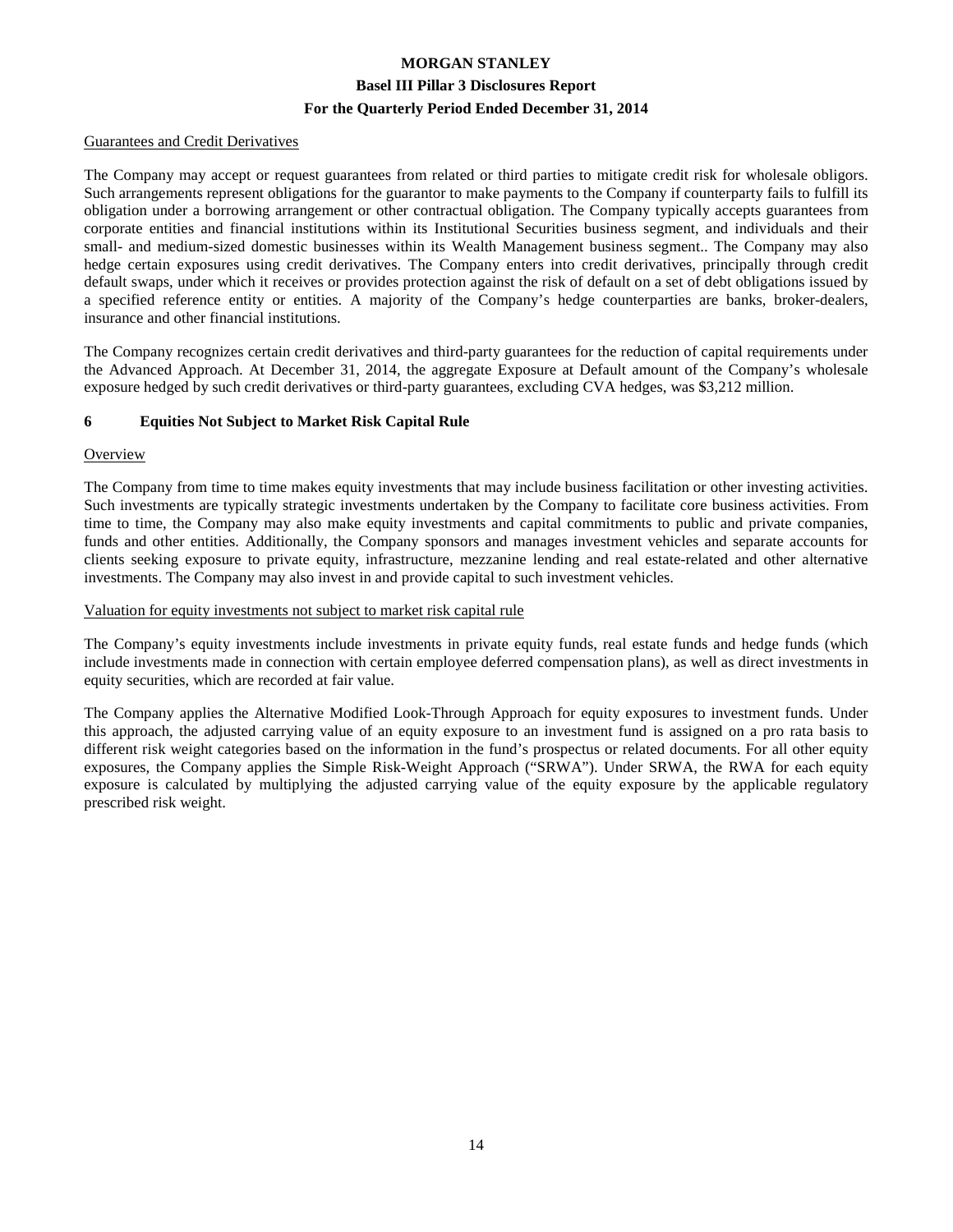#### **Basel III Pillar 3 Disclosures Report**

#### **For the Quarterly Period Ended December 31, 2014**

The following table consists of U.S. GAAP amounts disclosed in the Company's balance sheet of investments and the types and nature of investments, capital requirements by appropriate equity groupings, realized gains/(losses) from sales and liquidations in the reporting period, and total unrealized gains/(losses) on AFS equity securities reflected in accumulated other comprehensive income (loss) ("AOCI"), net of tax, including unrecognized gains/(losses) related to investments carried at cost and unrealized gains/(losses) included in Tier 1 and/or Tier 2 capital.

|                                                                     | At December 31, 2014                       |                         |    |         |  |
|---------------------------------------------------------------------|--------------------------------------------|-------------------------|----|---------|--|
| <b>Type of Equity Investments</b>                                   | <b>Total</b><br><b>On-balance Sheet(1)</b> | <b>Risk</b><br>Weight % |    | RWAs(2) |  |
|                                                                     |                                            | (dollars in millions)   |    |         |  |
| Simple Risk-Weight Approach:                                        |                                            |                         |    |         |  |
|                                                                     | 388                                        | $0\%$                   | \$ |         |  |
|                                                                     | 33                                         | 20%                     |    |         |  |
|                                                                     | 1,927                                      | 100%                    |    | 2,079   |  |
|                                                                     | 5,243                                      | 100%                    |    | 6,061   |  |
| Significant investments in unconsolidated financial institutions(3) | 5,057                                      | 100%                    |    | 5,409   |  |
|                                                                     |                                            | 300%                    |    |         |  |
|                                                                     |                                            | 400%                    |    |         |  |
|                                                                     | 409                                        | 600%                    |    | 4,342   |  |
|                                                                     | 13,057                                     | N/A                     | \$ | 17,898  |  |
| Equity exposures to investment funds:                               |                                            |                         |    |         |  |
|                                                                     | 4,923                                      | N/A                     |    | 5,375   |  |
|                                                                     | 17,980                                     | N/A                     |    | 23,273  |  |
|                                                                     |                                            |                         |    | 32      |  |
|                                                                     |                                            |                         |    | (5)     |  |
|                                                                     |                                            |                         |    | 5       |  |
|                                                                     |                                            |                         |    | (5)     |  |

 $\overline{\phantom{a}}$ N/A—Not Applicable

(1) The total on-balance sheet amount reflects \$12,200 million and \$5,780 million of non-publicly traded and publicly traded investments, respectively, at December 31, 2014. The on-balance sheet amounts reflect approximate fair value of these exposures and are presented on a U.S. GAAP basis, which include investments in the Company's own capital instruments and investments in the capital instruments of unconsolidated financial institutions that are subject to capital deductions under U.S. Basel III. At December 31, 2014, the amount of Equities Not Subject to Market Risk Capital Rule that were deducted from Total capital was \$40 million. For further information on the Company's valuation techniques related to investments, see Note 2 (Significant Accounting Policies) to the consolidated financial statements in Part II, Item 8 of the 2014 Form 10-K.

In accordance with U.S. Basel III, RWAs reflect a 1.06 multiplier and include both on- and off-balance sheet equity exposures.

Under the Advanced Approach, significant investments in unconsolidated financial institutions in the form of common stock, which are not deducted from Common Equity Tier 1, are assigned a 250% risk weight. Between 2014 and 2017, under the transitional rules, a 100% risk weight is applied. In 2018, the 250% risk weight comes into effect on a fully phased-in basis.

(4) For the quarter ended December 31, 2014.

#### **7 Securitization Exposures**

Securitization exposure is defined (in line with the Basel III definition) as a transaction in which:

- The credit risk of the underlying exposures is transferred to third parties, and has been separated into two or more tranches reflecting different levels of seniority;
- The performance of the securitization depends upon the performance of the underlying exposures; and
- All or substantially all of the underlying exposures are financial exposures.

Securitization exposures include on- or off-balance sheet exposures (including credit enhancements) that arise from a securitization or re-securitization transaction; or an exposure that directly or indirectly references a securitization (*e.g.*, a credit derivative). A re-securitization is an exposure based on the performance of more than one underlying exposure and in which one or more of the underlying exposures is itself a securitization exposure.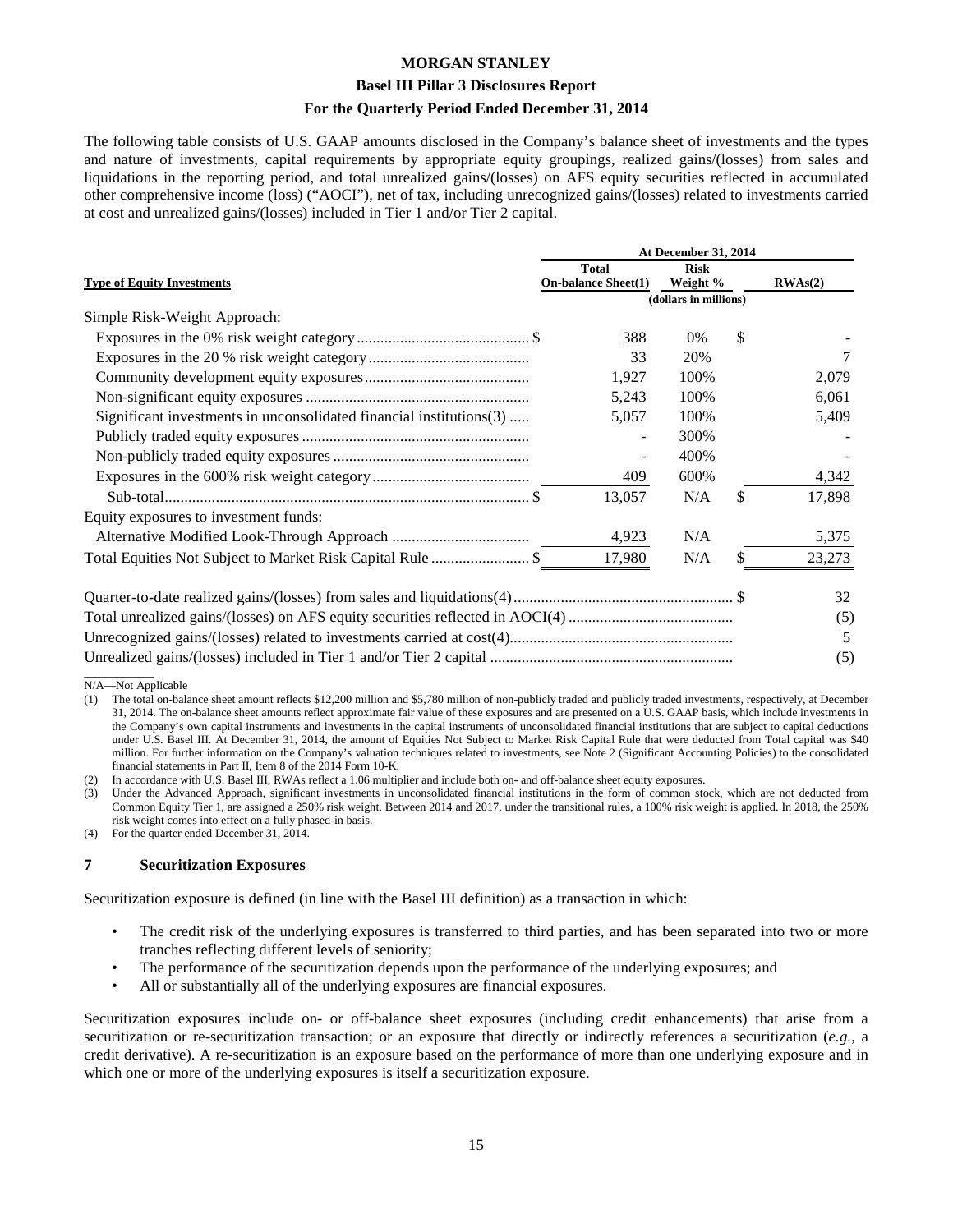#### **Basel III Pillar 3 Disclosures Report**

#### **For the Quarterly Period Ended December 31, 2014**

On-balance sheet exposures include securities and loans for which securitization trusts are the counterparty. Off-balance sheet exposures include liquidity commitments and derivatives (including tranched credit derivatives and derivatives for which the reference obligation is a securitization).

Securitization exposures are classified as either traditional or synthetic. In a traditional securitization, the originator establishes a special purpose entity ("SPE") and sells assets (either originated or purchased) off its balance sheet into the SPE, which issues securities to investors. In a synthetic securitization, credit risk is transferred to an investor through the use of credit derivatives or guarantees. In a synthetic securitization, there is no change in accounting treatment for the assets securitized.

The Company does not manage or advise entities that invest in securitizations sponsored by the Company.

Except for (i) its AFS securities portfolios, for which the Company purchases mostly highly rated tranches of commercial mortgage and other securitizations not sponsored by the Company, and (ii) warehouse loans to client sponsored SPEs, the Company engages in securitizations primarily as a trading activity.

The Company retains securities issued in securitization transactions it sponsors, and it purchases securities issued in securitization transactions sponsored by others as part of its trading inventory. These interests are included in the consolidated statements of financial condition at fair value with mark-to-market changes reported in the trading book.

For further information on securitization transactions in which the Company holds any exposure in either the banking book or the trading book, see the tables in "Transfers of Assets with Continuing Involvement" in Note 7 (Variable Interest Entities and Securitization Activities) to the consolidated financial statements in Part II, Item 8 of the 2014 Form 10-K.

#### **7.1 Accounting and Valuation**

For a discussion of the Company's accounting and valuation techniques related to securitization, see Note 2 (Significant Accounting Policies), Note 4 (Fair Value Measurements) and Note 7 (Variable Interest Entities and Securitization Activities) to the consolidated financial statements in Part II, Item 8 of the 2014 Form 10-K.

#### **7.2 Securitization and Resecuritization Exposures in the Banking Book**

The following table presents the total outstanding exposures securitized by the Company as a sponsor for which the Company has retained credit or counterparty exposures in the banking book at December 31, 2014. Because this excludes securities held in the Company's trading book, this table includes only transactions in which the Company transferred assets and entered into a derivative transaction with the securitization SPE. For residential mortgage and commercial mortgage transactions, these derivatives are interest rate and/or currency swaps. This table does not include assets transferred by unaffiliated co-depositors into these transactions. Traditional securitization exposures reflect unpaid principal balances of the underlying collateral, and synthetic securitization exposures reflect notional amounts.

|                      | At December 31, 2014                                                                                                                             |                       |                  |  |
|----------------------|--------------------------------------------------------------------------------------------------------------------------------------------------|-----------------------|------------------|--|
|                      | <b>Traditional</b>                                                                                                                               |                       |                  |  |
| <b>Exposure type</b> | <b>Amounts Sold by</b><br><b>Third Parties in</b><br><b>Transactions</b><br><b>Amounts Sold by</b><br>Sponsored by<br>the Company<br>the Company |                       | <b>Synthetic</b> |  |
|                      |                                                                                                                                                  | (dollars in millions) |                  |  |
|                      | $9,265$ \$                                                                                                                                       | 5.872 \$              |                  |  |
|                      | 957                                                                                                                                              |                       |                  |  |
|                      | 272                                                                                                                                              |                       | 401              |  |
|                      |                                                                                                                                                  |                       |                  |  |
|                      | 10.494 \$                                                                                                                                        | 5,872 \$              | 401              |  |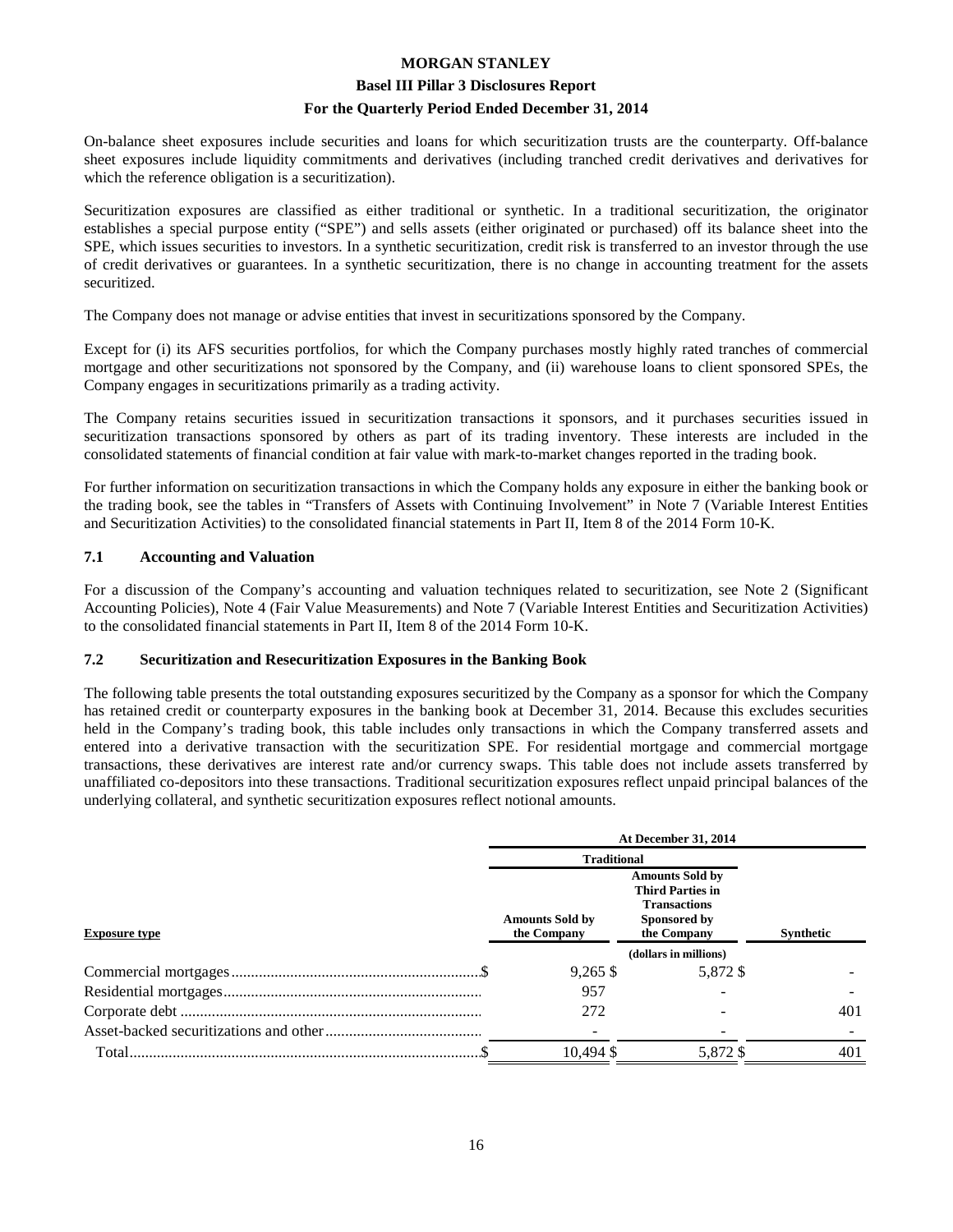#### **Basel III Pillar 3 Disclosures Report**

#### **For the Quarterly Period Ended December 31, 2014**

The following table is presented on a U.S. GAAP basis and reflects a summary of the Company's securitization activity during 2014, regardless of whether the Company retained credit or counterparty exposure, including the amount of exposures securitized (by exposure type), and the corresponding recognized gain or loss on sale. This table includes assets transferred by unaffiliated co-depositors into these transactions.

|                      | Year Ended December 31, 2014                                                          |       |                                                                                                         |  |
|----------------------|---------------------------------------------------------------------------------------|-------|---------------------------------------------------------------------------------------------------------|--|
| <b>Exposure type</b> | Recognized<br>Gain / (Loss)<br><b>Amounts Sold by</b><br>the Company $(1)$<br>on Sale |       | <b>Amounts Sold by</b><br><b>Third Parties in</b><br><b>Transactions</b><br>Sponsored by<br>the Company |  |
|                      | (dollars in millions)                                                                 |       |                                                                                                         |  |
|                      | 5,362 \$                                                                              | 27 \$ | 5,514                                                                                                   |  |
|                      | 1.370                                                                                 | (2)   |                                                                                                         |  |
|                      |                                                                                       |       |                                                                                                         |  |
|                      |                                                                                       |       |                                                                                                         |  |
|                      | 6.732 \$                                                                              | 25 \$ | 5.514                                                                                                   |  |

 $\overline{\phantom{a}}$  , where  $\overline{\phantom{a}}$ (1) Amounts represent notional value of assets which the Company contributed to the securitization.

The following table is presented on a U.S. GAAP basis and reflects a summary of the Company's securitization activity during 2014, for those transactions in which the Company has not retained an interest, including the amount of exposures securitized (by exposure type), and the corresponding recognized gain or loss on sale. This table includes assets transferred by unaffiliated co-depositors into these transactions.

|                      |                                             | Year Ended December 31, 2014         |                                                                                                         |  |
|----------------------|---------------------------------------------|--------------------------------------|---------------------------------------------------------------------------------------------------------|--|
| <b>Exposure type</b> | <b>Amounts Sold by</b><br>the $Common(v(1)$ | Recognized<br>Gain/(Loss)<br>on Sale | <b>Amounts Sold by</b><br><b>Third Parties in</b><br><b>Transactions</b><br>Sponsored by<br>the Company |  |
|                      |                                             | (dollars in millions)                |                                                                                                         |  |
|                      | 925 \$                                      | 88                                   | 1.846                                                                                                   |  |
|                      | 201                                         |                                      |                                                                                                         |  |
|                      |                                             |                                      |                                                                                                         |  |
|                      |                                             |                                      |                                                                                                         |  |
| Total.               | 1,126 \$                                    | 8 \$                                 | 1.846                                                                                                   |  |

(1) Amounts represent notional value of assets which the Company contributed to the securitization.

 $\overline{\phantom{a}}$  , where  $\overline{\phantom{a}}$ 

The following tables include only securities held in its AFS securities portfolios, warehouse loans made to securitization entities and transactions in which the Company entered into derivative transactions with a securitization issuer. The tables do not include securities held in the Company's trading book. For information on securities held in the Company's trading book, see "Securitization and Resecuritization Exposures in the Trading Book" in Section 7.3 herein.

The Company did not retain any senior or subordinate tranches, nor recognized related credit losses in the banking book. During the quarter ended December 31, 2014, the Company did not have material impaired/past due exposures or losses on securitized assets.

In addition, the Company may enter into derivative contracts, such as interest rate swaps. These derivative transactions generally represent senior obligations of the SPEs, senior to the most senior beneficial interest outstanding in the securitized exposures, and are included in the Company's consolidated statements of financial condition primarily at fair value.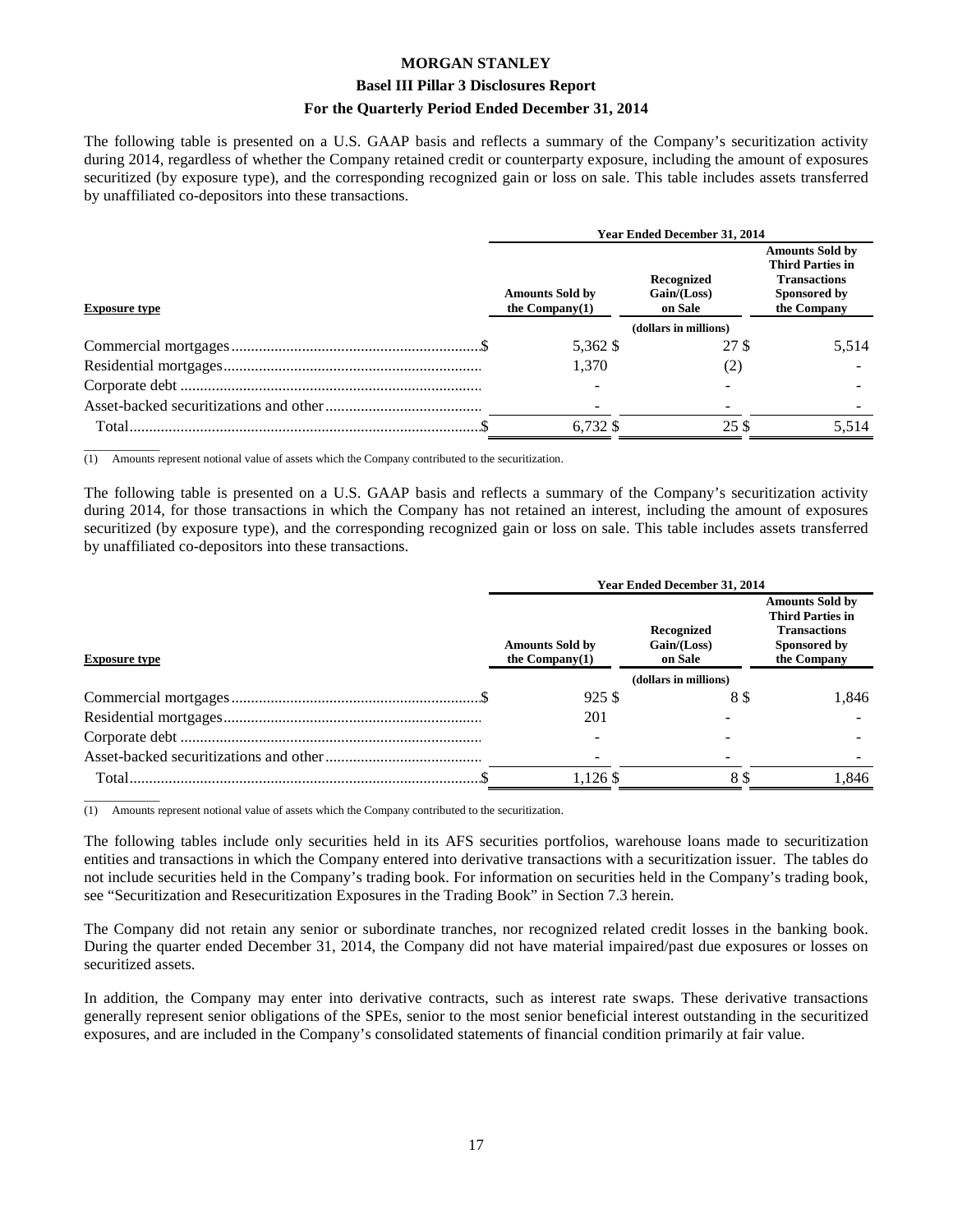#### **Basel III Pillar 3 Disclosures Report**

#### **For the Quarterly Period Ended December 31, 2014**

The following table is presented on a U.S. GAAP basis and reflects the outstanding exposures intended to be securitized:

| <b>Exposure type</b> | At December 31, 2014  |
|----------------------|-----------------------|
|                      | (dollars in millions) |
|                      | 2.729                 |
|                      |                       |
|                      |                       |
|                      |                       |
|                      | -829                  |

The following table presents the aggregate Exposure at Default amount of the Company's outstanding on- and off-balance sheet securitization positions by exposure type:

|                      | At December 31, 2014    |                          |              |  |
|----------------------|-------------------------|--------------------------|--------------|--|
| <b>Exposure type</b> | <b>On-balance sheet</b> | <b>Off-balance sheet</b> | <b>Total</b> |  |
|                      |                         | (dollars in millions)    |              |  |
|                      | $2.755$ \$              | $1.691$ \$               | 4,446        |  |
|                      |                         | 682                      | 682          |  |
|                      | 1.877                   | 549                      | 2.426        |  |
|                      | 9.282                   | 2,985                    | 12,267       |  |
|                      | 13,914 \$               | 5.907\$                  | 19.821       |  |

 $\overline{\phantom{a}}$  , where  $\overline{\phantom{a}}$ (1) Amounts primarily reflect student loans, auto receivables, servicer advance receivables, municipal bonds and credit card receivables.

The following tables present the aggregate Exposure at Default amount of securitization exposures retained or purchased and the associated RWAs for these exposures, categorized between securitization and re-securitization exposures. In addition, these exposures are further categorized into risk weight bands and by risk-based capital approaches. The Company employs the Supervisory Formula Approach and the Simplified Supervisory Formula Approach to calculate counterparty credit capital for securitization exposures in the Company's banking book. The Supervisory Formula Approach uses internal models to calculate the risk weights for securitization exposures. The Simplified Supervisory Formula Approach is a simplified version of the Supervisory Formula Approach under which the risk weights for securitization exposures are determined using supervisory risk weights and other inputs. In those cases where the Company does not apply either of the Supervisory Formula Approach or the Simplified Supervisory Formula Approach, then the securitization exposures will be assigned to the 1,250% risk weight category.

|                    |                                              |             | <b>At December 31, 2014</b>                       |             |                                              |             |
|--------------------|----------------------------------------------|-------------|---------------------------------------------------|-------------|----------------------------------------------|-------------|
|                    |                                              |             | <b>Securitizations</b>                            |             |                                              |             |
|                    | <b>Supervisory Formula Approach</b>          |             | <b>Simplified Supervisory</b><br>Formula Approach |             | 1,250% Risk Weight Category                  |             |
| <b>Risk Weight</b> | <b>Exposure at</b><br><b>Default Amounts</b> | <b>RWAs</b> | <b>Exposure at</b><br><b>Default Amounts</b>      | <b>RWAs</b> | <b>Exposure at</b><br><b>Default Amounts</b> | <b>RWAs</b> |
|                    |                                              |             | (dollars in millions)                             |             |                                              |             |
|                    | 12,545 \$                                    | 2,659 \$    | 5,048 \$                                          | 1,070 \$    | <sup>\$</sup><br>$\mathcal{L}^{\pm}$         |             |
| $20\% - 100\%$     | 826                                          | 310         | 14                                                |             |                                              |             |
| $100\% - 500\%$    | 369                                          | 635         | 891                                               | 1,948       |                                              |             |
| $500\% - 1,250\%$  | 61                                           | 395         |                                                   |             |                                              |             |
| Equal to 1,250%    |                                              |             |                                                   |             | 13                                           | 169         |
|                    | 13,801 \$                                    | 3,999 \$    | 5,953 \$                                          | 3,023 \$    | 13\$                                         | 169         |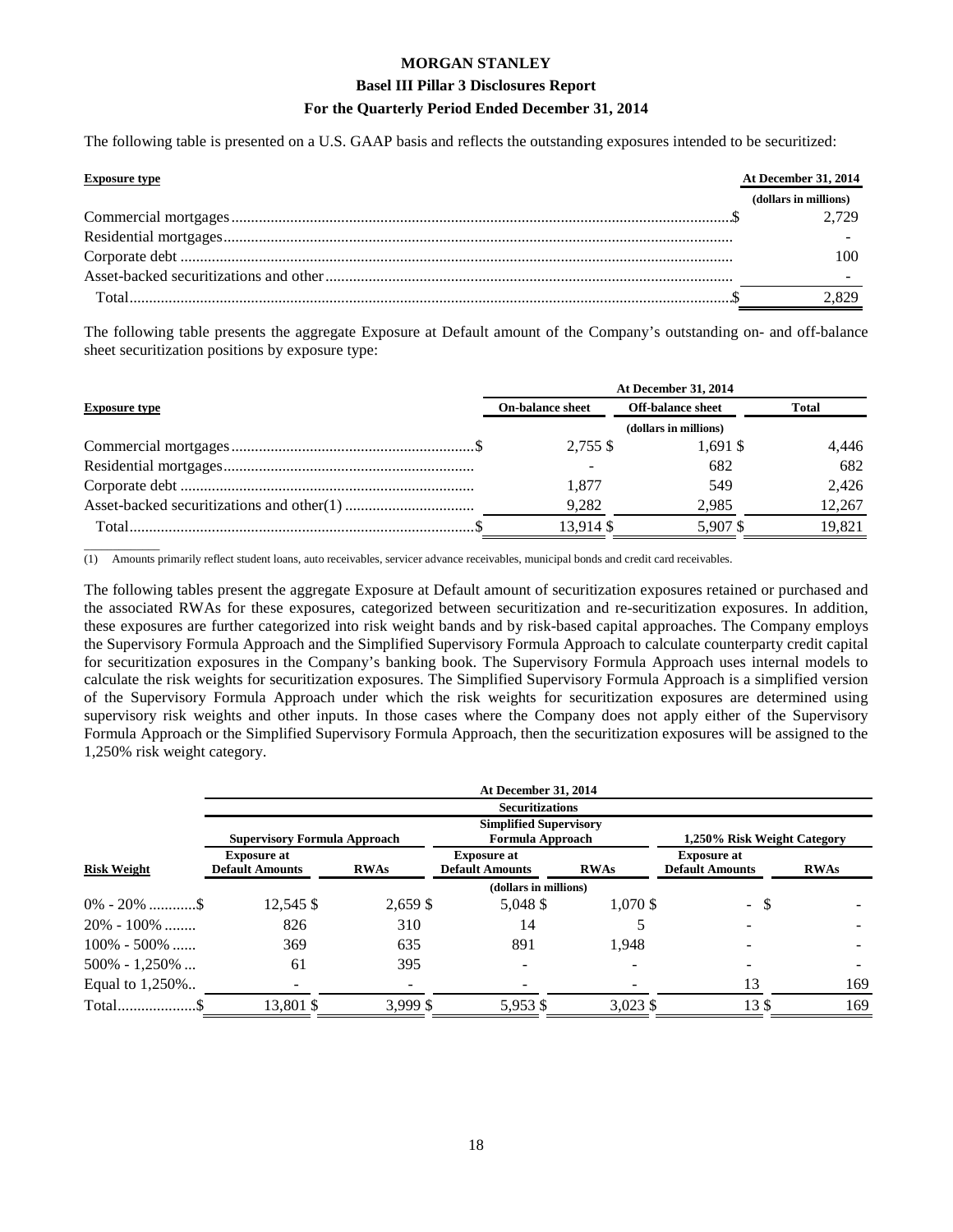|                    |                                              |             | <b>At December 31, 2014</b>                              |             |                                              |                             |
|--------------------|----------------------------------------------|-------------|----------------------------------------------------------|-------------|----------------------------------------------|-----------------------------|
|                    |                                              |             | <b>Re-securitizations</b>                                |             |                                              |                             |
|                    | <b>Supervisory Formula Approach</b>          |             | <b>Simplified Supervisory</b><br><b>Formula Approach</b> |             |                                              | 1,250% Risk Weight Category |
| <b>Risk Weight</b> | <b>Exposure at</b><br><b>Default Amounts</b> | <b>RWAs</b> | <b>Exposure at</b><br><b>Default Amounts</b>             | <b>RWAs</b> | <b>Exposure at</b><br><b>Default Amounts</b> | <b>RWAs</b>                 |
|                    | (dollars in millions)                        |             |                                                          |             |                                              |                             |
| $0\% - 20\%$ \$    | - \$                                         | - \$        | 11 \$                                                    | 2 S         | $\overline{\phantom{0}}$                     | S                           |
| $20\% - 100\%$     |                                              |             |                                                          |             |                                              |                             |
| $100\% - 500\%$    |                                              |             | 31                                                       | 88          |                                              |                             |
| $500\% - 1,250\%$  |                                              |             | 12                                                       | 70          |                                              |                             |
| Equal to 1,250%    |                                              |             |                                                          |             |                                              | 15                          |
|                    | Ξ.                                           | ۰.          | 54\$                                                     | 160\$       |                                              | 15                          |

At December 31, 2014, the amount of exposures that was deducted from Tier 1 common capital, representing the after-tax gain on sale resulting from securitization was \$45 million.

The following table presents the aggregate Exposure at Default amount of re-securitization exposures retained or purchased, categorized according to exposures to which credit risk mitigation is applied and those not applied.

|                              | At December 31, 2014  |
|------------------------------|-----------------------|
|                              | (dollars in millions) |
| Re-securitization exposures: |                       |
|                              |                       |
|                              | 55                    |
|                              | 55                    |
|                              |                       |
|                              | 55                    |
|                              | 55                    |

The credit risk of the Company's securitizations and re-securitizations is controlled by actively monitoring and managing the associated credit exposures. The Company evaluates collateral quality, credit subordination levels and structural characteristics of securitization transactions at inception and on an ongoing basis, and manages exposures against internal concentration limits.

#### **7.3 Securitization and Resecuritization Exposures in the Trading Book**

The Company also engages in securitization activities related to commercial and residential mortgage loans, corporate bonds and loans, municipal bonds and other types of financial instruments. The Company records such activities in the trading book.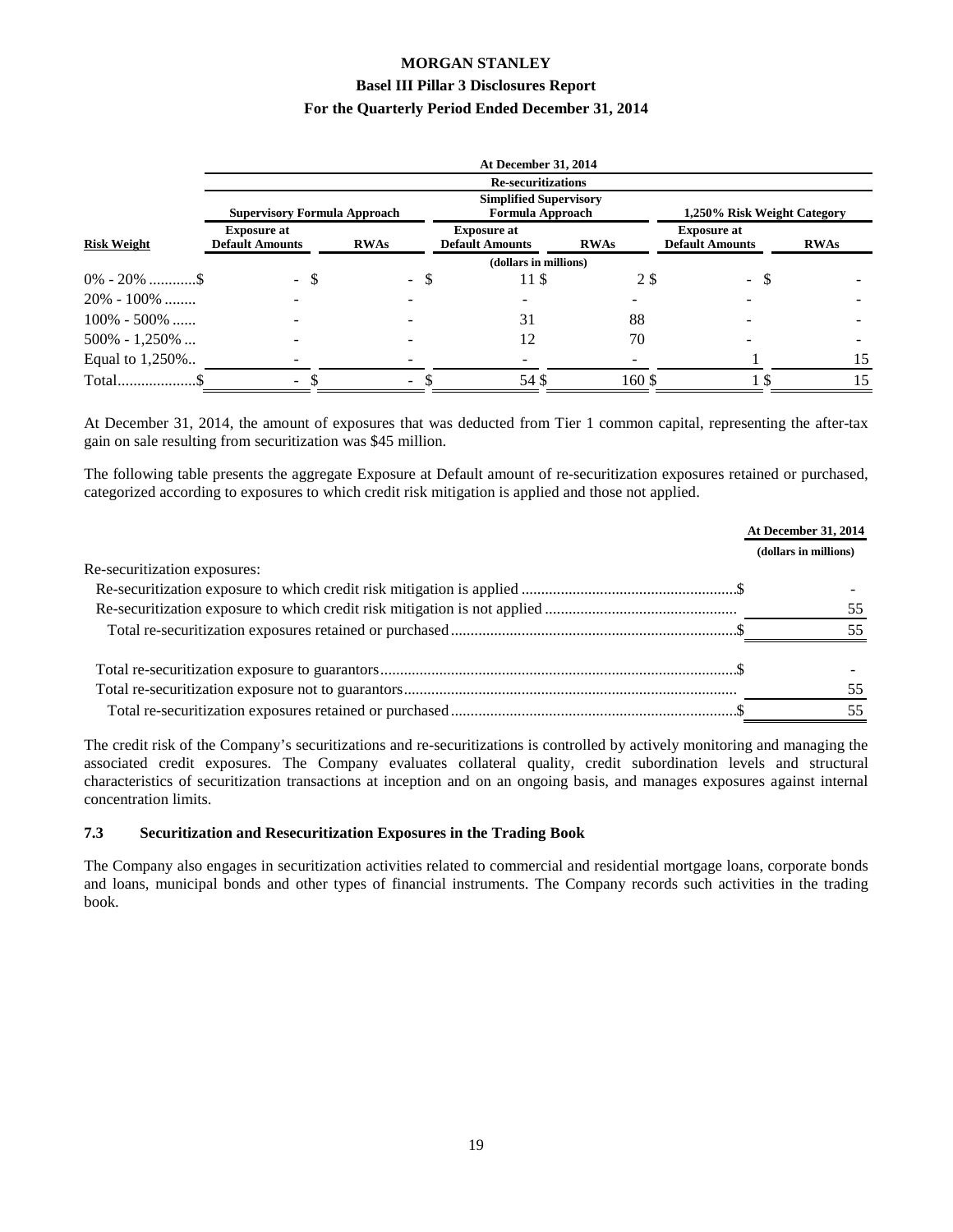#### **Basel III Pillar 3 Disclosures Report**

#### **For the Quarterly Period Ended December 31, 2014**

The following table presents the Net Market Value of the Company's aggregate on- and off-balance sheet securitization positions by exposure type, inclusive of hedges, in the trading book:

|                  | <b>At December 31, 2014</b> |
|------------------|-----------------------------|
| <b>Exposures</b> | Net Market Value(1)         |
|                  | (dollars in millions)       |
|                  | 1.769                       |
|                  | 2.725                       |
|                  | 2.244                       |
|                  | 1.102                       |
| Total            | 7,840                       |

 $\overline{\phantom{a}}$ (1) Net Market Value represents the fair value for cash instruments and the replacement value for derivative instruments.

(2) Amount includes correlation trading positions that are not eligible for Comprehensive Risk Measure ("CRM") surcharge. For more information on CRM, see Section 9.1 "Comprehensive Risk Measure" included herein.

The Company closely monitors the price, basis and liquidity risk in the covered securitization and resecuritization positions that are held in the trading book. Each position falls into at least one or more trading limits that have been set to limit the aggregate, concentration and basis risk in the portfolio to acceptable levels. Holdings are monitored against these limits on a daily basis.

The inherent market risk of these positions are captured in various risk measurement models including Regulatory VaR, Regulatory stressed VaR and stress loss scenarios which are calculated and reviewed on a daily basis. Further, the Company regularly performs additional analysis to comprehend various risks in its securitization and resecuritization portfolio, and changes in these risks. Analysis is performed in accordance with U.S. Basel III to understand structural features of the portfolio and the performance of underlying collateral.

The Company calculates the standard specific risk regulatory capital for securitization and resecuritization positions under the Simplified Supervisory Formula Approach. Under this approach, a risk weight assigned to each position is calculated based on a prescribed regulatory methodology. The resulting capital charge represents the higher of the total net long or net short capital charge calculated after applicable netting.

In addition, the Company uses a variety of hedging strategies to mitigate credit spread and default risk for the securitization and resecuritization positions. Hedging decisions are based on market conditions, and are evaluated within the Company's risk governance structure.

#### **8 Interest Rate Risk for Non-trading Activities**

The Company believes that interest rate sensitivity analysis is an appropriate representation of the Company's interest rate risk for non-trading activities. For information on the interest rate sensitivity analysis on non-trading activities within the Company's portfolio, see "Quantitative and Qualitative Disclosures about Market Risk—Market Risk—Non-trading Risks" in Part II, Item 7A of the 2014 Form 10-K.

#### **9 Market Risk**

Market risk refers to the risk that a change in the level of one or more market prices, rates, indices, implied volatilities (the price volatility of the underlying instrument imputed from option prices), correlations or other market factors, such as market liquidity, will result in losses for a position or portfolio. Generally, the Company incurs market risk as a result of trading, investing and client facilitation activities, principally within its Institutional Securities business segment where the substantial majority of the Company's market risk capital is required. In addition, the Company incurs trading-related market risk within its Wealth Management business segment. The Company's Investment Management business segment incurs principally Non-trading market risk primarily from investments in real estate funds and investments in private equity vehicles.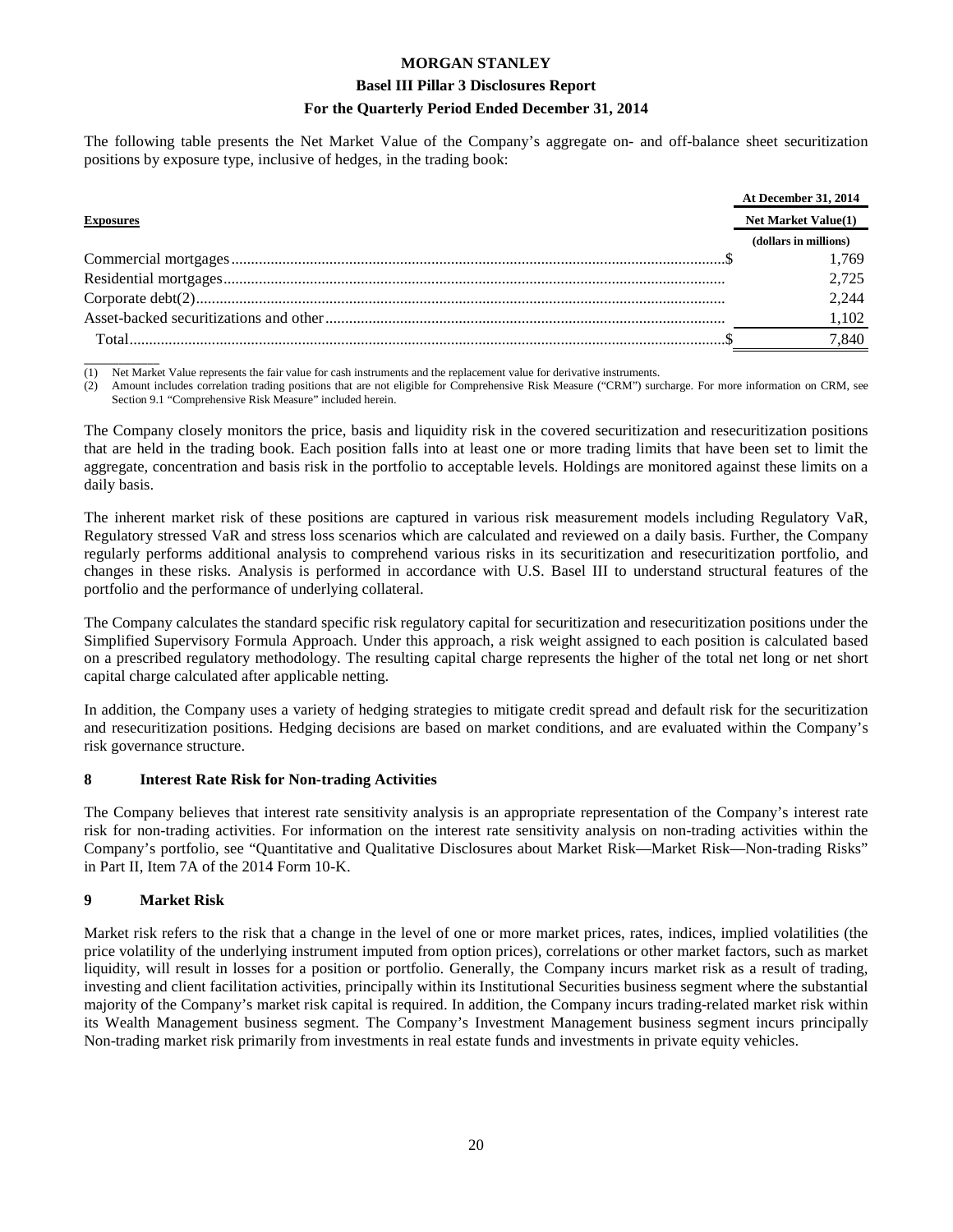#### **Basel III Pillar 3 Disclosures Report**

#### **For the Quarterly Period Ended December 31, 2014**

The following table presents the Company's measure for market risk and market risk RWAs in accordance with the Advanced Approach, categorized by component type. RWAs for market risk are computed using either regulator-approved internal models or standardized methods that involve applying risk-weighting factors prescribed by regulators. Pursuant to U.S. Basel III, multiplying the measure for market risk by 12.5 results in market risk RWAs.

|                                                            |                                          | At December 31, 2014 |  |
|------------------------------------------------------------|------------------------------------------|----------------------|--|
| Components of measure for market risk and market risk RWAs | <b>Measure for</b><br><b>Market Risk</b> | RWAs(1)              |  |
|                                                            | (dollars in millions)                    |                      |  |
|                                                            | 741 \$                                   | 9.258                |  |
|                                                            | 2.962                                    | 37,021               |  |
|                                                            | 1.094                                    | 13,674               |  |
|                                                            | 892                                      | 11.153               |  |
| Specific risk:                                             |                                          |                      |  |
|                                                            | 1.616                                    | 20,205               |  |
|                                                            | 2,404                                    | 30,052               |  |
|                                                            | 9.709 \$                                 | 121.363              |  |

 $\overline{\phantom{a}}$  , where  $\overline{\phantom{a}}$ (1) For information on the Company's market risk RWAs roll-forward from December 31, 2013 to December 31, 2014, see "MD&A—Liquidity and Capital Resources—Regulatory Requirements—Implementation of U.S. Basel III— Regulatory Capital Ratios" in Part II, Item 7 of the 2014 Form 10-K.

(2) Per regulatory requirements, the daily average of the previous 60 business days from the period-end date is utilized in the regulatory capital calculation.

(3) Per regulatory requirements, the weekly average of the previous 12 weeks from the period-end date is utilized in the regulatory capital calculation.

(4) Amounts include 8% CRM surcharge computed under the standardized approach for positions eligible for CRM. At December 31, 2014, the CRM surcharge related to RWAs was \$7,965 million. For more information on CRM, see Section 9.1 "Comprehensive Risk Measure" included herein.

(5) Non-securitization specific risk charges calculated using regulatory-prescribed risk-weighting factors for certain debt and equity positions. The prescribed riskweighting factors are generally based on, among other things, the Organization for Economic Cooperation and Development's country risk classifications for the relevant home country (in the case of public sector and depository institution debt positions), the remaining contractual maturity and internal assessments of creditworthiness.

(6) For information on market risk related to securitizations, see Section 7.3 "Securitization and Resecuritization Exposures in the Trading Book" included herein.

#### **9.1 Model Methodology, Assumptions and Exposure Measures**

#### Regulatory VaR

The Company estimates VaR using an internal model based on volatility-adjusted historical simulation for general market risk factors and Monte Carlo simulation for name-specific risk in corporate shares, bonds, loans and related derivatives. The model constructs a distribution of hypothetical daily changes in the value of trading portfolios based on the following: historical observation of daily changes in key market indices or other market risk factors; and information on the sensitivity of the portfolio values to these market risk factor changes. The Company's VaR model uses four years of historical data with a volatility adjustment to reflect current market conditions.

The Company utilizes the same VaR model for risk management purposes as well as regulatory capital calculations. The portfolio of positions used for the Company's VaR for risk management purposes ("Management VaR") differs from that used for regulatory capital requirements ("Regulatory VaR"), as it contains certain positions that are excluded from Regulatory VaR. Examples include counterparty credit valuation adjustments and loans that are carried at fair value and associated hedges. Additionally, the Company's Management VaR excludes certain risks contained in its Regulatory VaR, such as hedges to counterparty exposures related to the Company's own credit spread.

For regulatory capital purposes, Regulatory VaR is computed at a 99% level of confidence over a 10-day time horizon. The Company's Management VaR is computed at a 95% level of confidence over a one-day time horizon, which is a useful indicator of possible trading losses resulting from adverse daily market moves. For more information about the Company's Management VaR model, related statistics and limit monitoring process, see "Quantitative and Qualitative Disclosures about Market Risk—Risk Management—Market Risk" in Part II, Item 7A of the 2014 Form 10-K.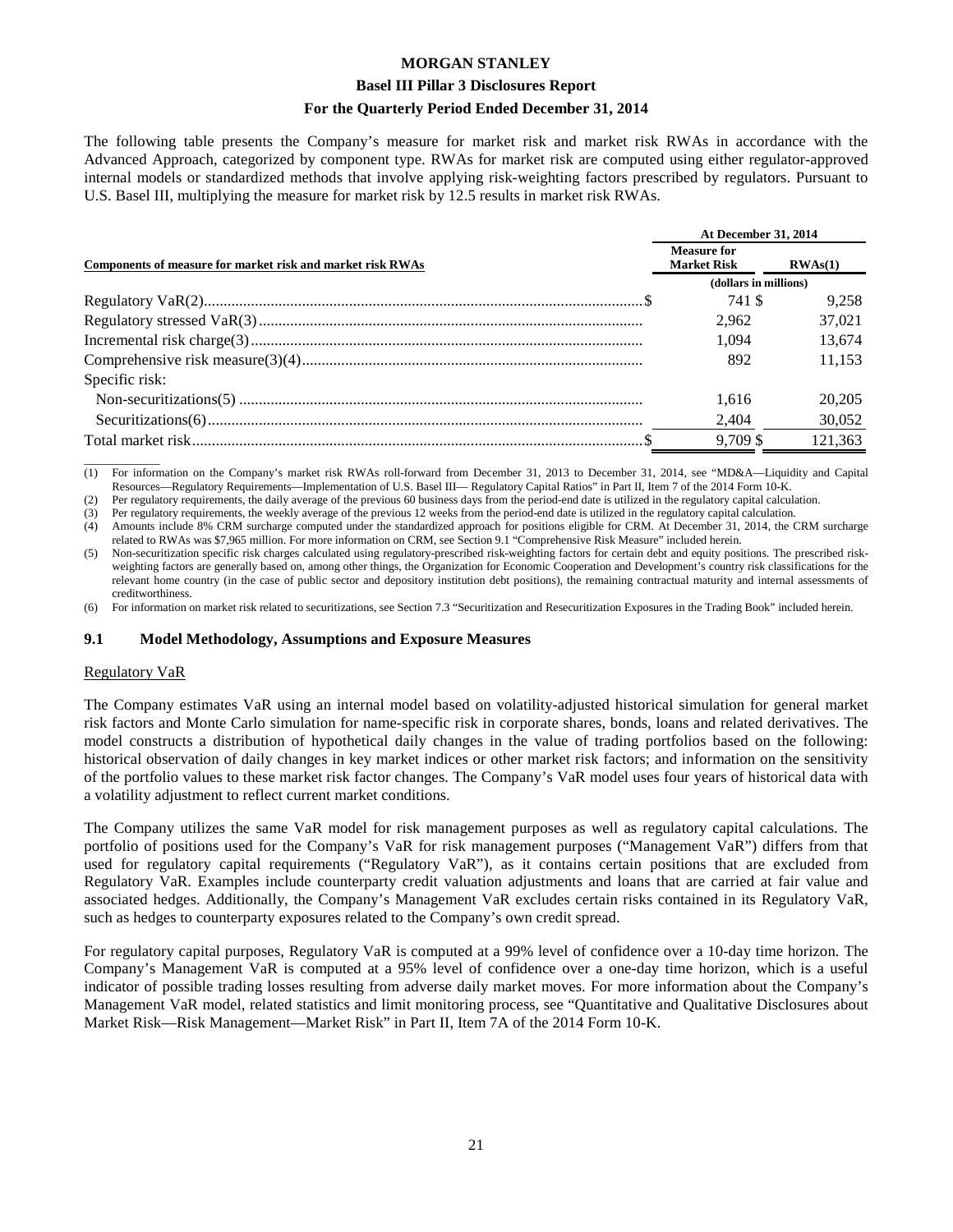#### **Basel III Pillar 3 Disclosures Report**

#### **For the Quarterly Period Ended December 31, 2014**

The following table presents the period-end, daily average, and high and low Regulatory VaR by risk category for a 10-day holding period for the quarter ended December 31, 2014. Additionally, the daily average Regulatory VaR for a one-day holding period is shown for comparison. The metrics below are calculated over the calendar quarter and therefore may not coincide with the period applied in the regulatory capital calculations.

| 99% Regulatory VaR<br><b>Ouarter Ended December 31, 2014</b> |                              |                     |        |     |
|--------------------------------------------------------------|------------------------------|---------------------|--------|-----|
| <b>One-Day</b><br><b>Holding Period</b>                      | <b>10-Day Holding Period</b> |                     |        |     |
| <b>Daily</b><br>Average(1)                                   | <b>Period End</b>            | Daily<br>Average(1) | High   | Low |
| (dollars in millions)                                        |                              |                     |        |     |
| 34 S                                                         | 111\\$                       | 108 \$              | 157 \$ | 79  |
| 55                                                           | 164                          | 170                 | 197    | 155 |
| 26                                                           | 83                           | 81                  | 93     | 73  |
| 18                                                           | 67                           | 56                  | 77     | 41  |
| 26                                                           | 96                           | 81                  | 107    | 61  |
| (81)                                                         | (276)                        | (249)               | N/A    | N/A |
| 78 S                                                         | 245 \$                       | 247 \$              | 277 \$ | 219 |

 $\overline{\phantom{a}}$  , where  $\overline{\phantom{a}}$ N/A–Not Applicable

(1) The daily average shown is calculated over the entire quarter. Per regulatory requirements, the daily average of the previous 60 business days from the periodend date is utilized in the regulatory capital calculation.

(2) Diversification benefit equals the difference between the total Regulatory VaR and the sum of the component VaRs. This benefit arises because the simulated one-day losses for each of the components occur on different days; similar diversification benefits also are taken into account within each component.

(3) The high and low VaR values for the total Regulatory VaR and each of the component VaRs might have occurred on different days during the quarter, and therefore the diversification benefit is not an applicable measure.

#### Regulatory Stressed VaR

Regulatory stressed VaR is calculated using the same methodology and portfolio composition as Regulatory VaR. However, Regulatory stressed VaR is based on a continuous one-year historical period of significant market stress, appropriate to the Company's portfolio. The Company's selection of the one year stressed window is evaluated on an ongoing basis.

The following table presents the period-end, weekly average, and high and low Regulatory stressed VaR for a 10-day holding period for the quarter ended December 31, 2014. Additionally, the weekly average Regulatory stressed VaR for a one-day holding period is shown for comparison. The metrics below are calculated over the calendar quarter and therefore may not coincide with the period applied in the regulatory capital calculations.

| 99% Regulatory Stressed VaR<br><b>Ouarter Ended December 31, 2014</b> |                              |                      |         |     |
|-----------------------------------------------------------------------|------------------------------|----------------------|---------|-----|
| <b>One-Day</b><br><b>Holding Period</b>                               | <b>10-Day Holding Period</b> |                      |         |     |
| Weekly<br>Average(1)                                                  | <b>Period End</b>            | Weekly<br>Average(1) | High    | Low |
|                                                                       | (dollars in millions)        |                      |         |     |
| 315 \$                                                                | .048 \$                      | 995 \$               | .290 \$ | 799 |

(1) The weekly average shown is calculated over the entire quarter. Per regulatory requirements, the weekly average of the previous 12 weeks from the period-end date is utilized in the regulatory capital calculation.

#### Incremental Risk Charge

 $\overline{\phantom{a}}$  , where  $\overline{\phantom{a}}$ 

The Incremental Risk Charge ("IRC") is an estimate of default and migration risk of unsecuritized credit products in the trading book. The IRC also captures recovery risk, and assumes that average recoveries are lower when default rates are higher. A Monte Carlo simulation-based model is used to calculate the IRC at a 99.9% level of confidence over a one-year time horizon. A constant level of risk assumption is imposed which ensures that all positions in the IRC portfolio are evaluated over the full one-year time horizon.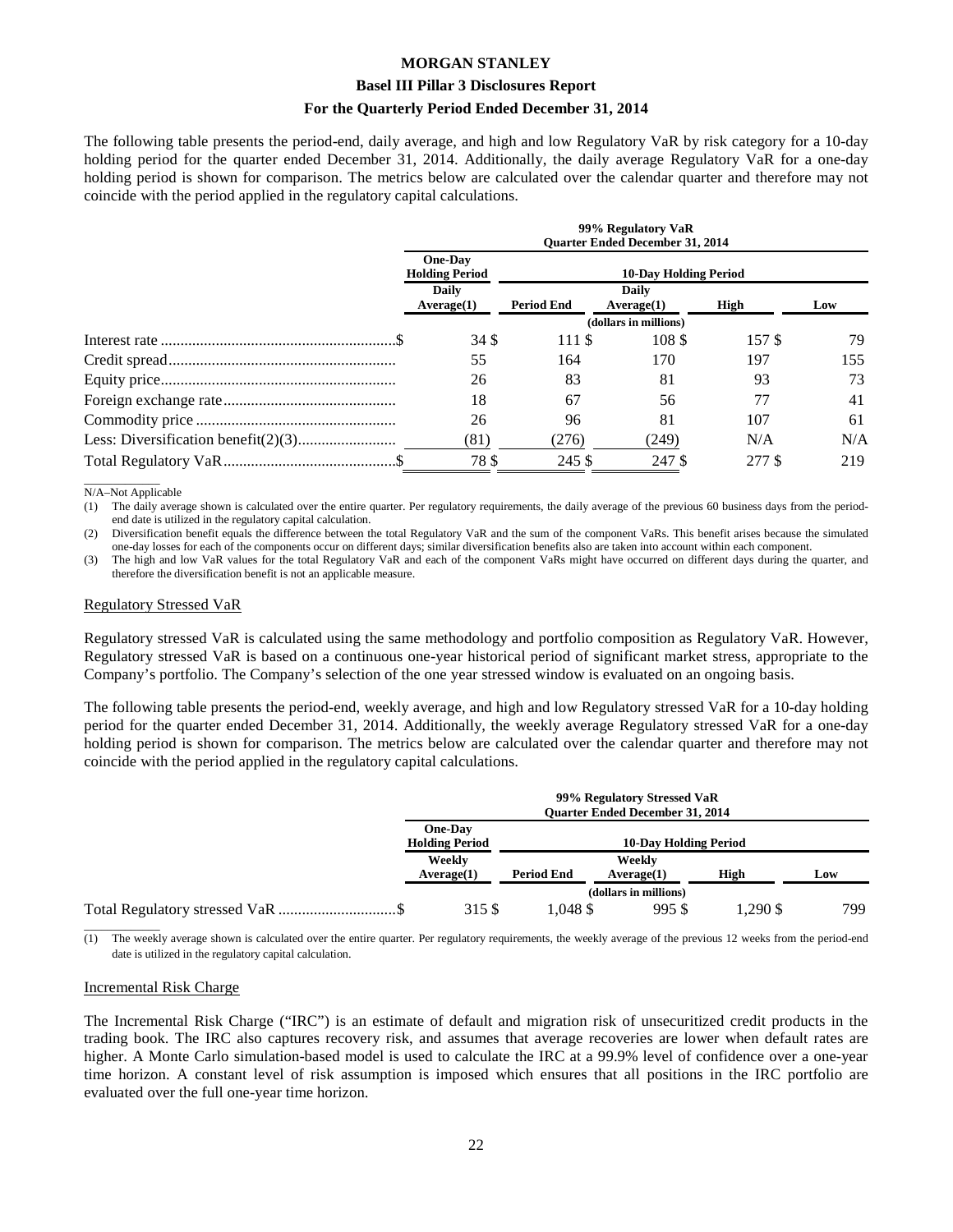#### **Basel III Pillar 3 Disclosures Report**

#### **For the Quarterly Period Ended December 31, 2014**

The IRC model differentiates the underlying traded instruments by liquidity horizons, with the minimum liquidity horizon set to 3 months. Lower rated issuers receive longer liquidity horizons of between 6 and 12 months. In addition to the ratingsbased liquidity horizon, the Company also applies liquidity horizon penalties to positions that are deemed concentrated.

The following table presents the period-end, weekly average, and high and low IRC for the quarter ended December 31, 2014. The metrics below are calculated over the calendar quarter and therefore may not coincide with the period applied in the regulatory capital calculations.

| <b>Ouarter Ended December 31, 2014</b> |                       |           |     |
|----------------------------------------|-----------------------|-----------|-----|
| <b>Period End</b>                      | Weekly<br>Average(1)  | High      | Low |
|                                        | (dollars in millions) |           |     |
| 998 \$                                 | 1.139.\$              | $.463$ \$ | 961 |
|                                        |                       |           |     |

The weekly average shown is calculated over the entire quarter. Per regulatory requirements, the weekly average of the previous 12 weeks from the period-end date is utilized in the regulatory capital calculation.

#### Comprehensive Risk Measure

Comprehensive Risk Measure ("CRM") is an estimate of risk in the correlation trading portfolio, taking into account credit spread, correlation, basis, recovery and default risks. A Monte Carlo simulation-based model is used to calculate the CRM at a 99.9% level of confidence over a one-year time horizon, applying the constant level of risk assumption.

All positions in the CRM portfolio are given a liquidity horizon of 6 months.

Positions eligible for CRM are also subject to an 8% capital surcharge, which is reflected in "Comprehensive risk measure" in the "Components of measure for market risk and market risk RWAs" table in Section 9 herein.

#### *Correlation Trading Positions*

A correlation trading position is a securitization position for which all or substantially all of the value of the underlying exposure is based on the credit quality of a single company for which a two-way market exists, or on commonly traded indices based on such exposures for which a two-way market exists on the indices. Hedges of correlation trading positions are also considered correlation trading positions. At December 31, 2014, the Company's aggregate CRM eligible correlation trading positions had a Net Market Value<sup>2</sup> of \$2,890 million, which is comprised of net long market values of \$1,540 million and net short market values of \$1,350 million. The net long and net short market values are inclusive of netting permitted under U.S. Basel III.

The following table presents the period-end, weekly average, and high and low CRM for the quarter ended December 31, 2014. The metrics below are calculated over the calendar quarter and therefore may not coincide with the period applied in the regulatory capital calculations.

| <b>Ouarter Ended December 31, 2014</b> |                       |        |     |  |
|----------------------------------------|-----------------------|--------|-----|--|
| Weekly                                 |                       |        |     |  |
| <b>Period End</b>                      | Average(1)            | High   | Low |  |
|                                        | (dollars in millions) |        |     |  |
| 218 \$                                 | 252 S                 | 278 \$ | 217 |  |
|                                        |                       |        |     |  |

The weekly average shown is calculated over the entire quarter. Per regulatory requirements, the weekly average of the previous 12 weeks from the period-end date is utilized in the regulatory capital calculation.

 $\overline{a}$  $<sup>2</sup>$  Net Market Value represents the fair value for cash instruments and the replacement value for derivative instruments.</sup>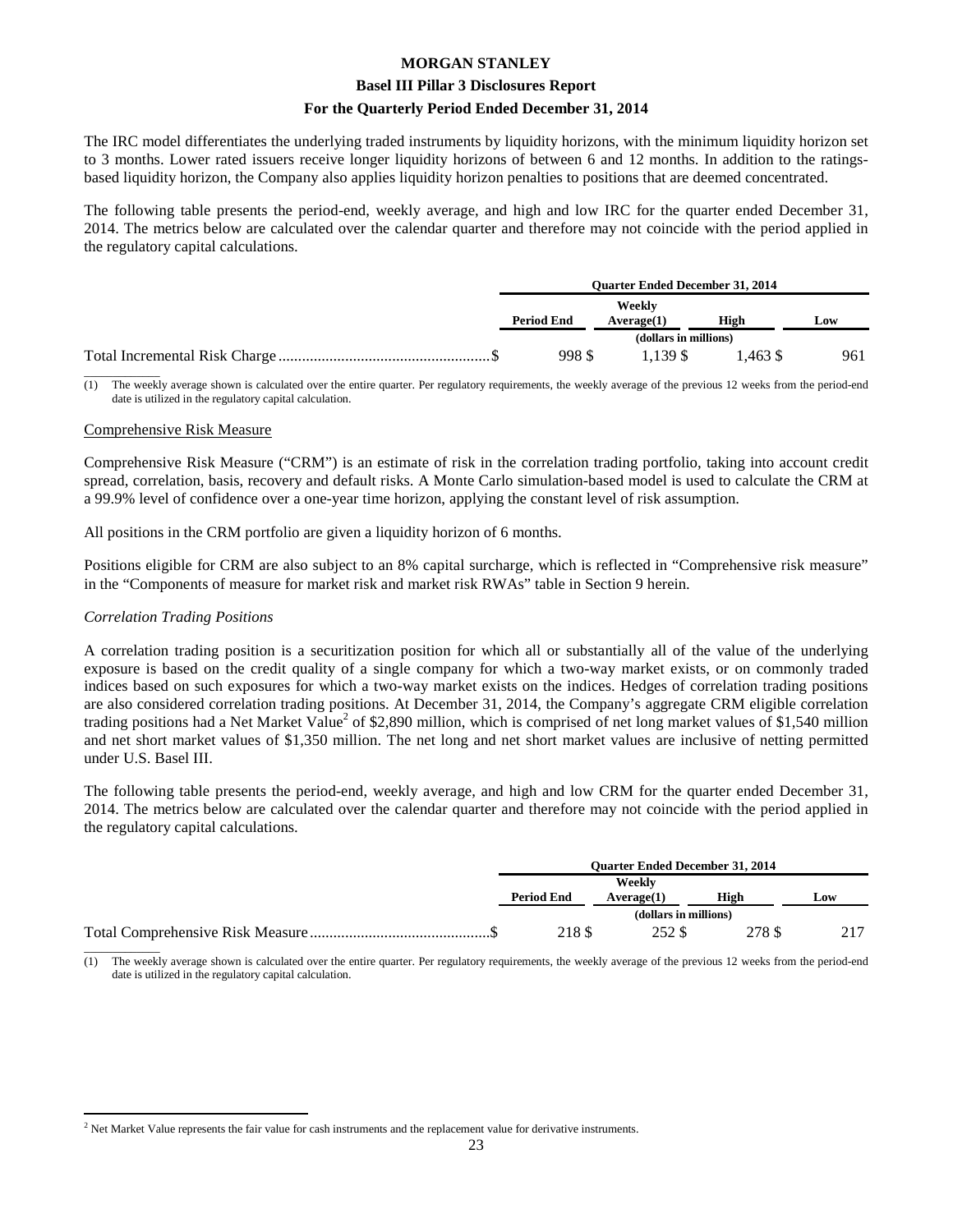#### **9.2 Model Limitations**

The Company uses VaR and Stressed VaR as components in a range of risk management tools. Among their benefits, VaR models permit estimation of a portfolio's aggregate market risk exposure, incorporating a range of varied market risks and portfolio assets. However, VaR has various limitations, which include, but are not limited to: use of historical changes in market risk factors, which may not be accurate predictors of future market conditions, and may not fully incorporate the risk of extreme market events that are outsized relative to observed historical market behavior or reflect the historical distribution of results beyond the 99% confidence interval; and reporting of losses over a defined time horizon, which does not reflect the risk of positions that cannot be liquidated or hedged over that defined horizon.

The Company also uses IRC and CRM models to measure default and migration risk of credit spread and correlation products in the trading book. Among their benefits, these models permit estimation of a portfolio's aggregate exposure to default and migration risk, incorporating a range of market risk factors in a period of financial stress. However, the IRC and CRM models have various limitations, which include, but are not limited to: use of historical default rates, credit spread movements, correlation and recovery rates, which may not be accurate predictors of future credit environments, and may not fully incorporate the risk of extreme credit events that are outsized relative to observed historical behavior or reflect the historical distribution of results beyond the 99.9% confidence interval.

Regulatory VaR, Regulatory stressed VaR, IRC and CRM numbers are not readily comparable across firms because of differences in the firms' portfolios, modeling assumptions and methodologies. In IRC and CRM, those differences may be particularly pronounced because of the long risk horizon measured by these models as well as the difficulty in performing backtesting. These differences can result in materially different numbers across firms for similar portfolios. As a result, the model-based numbers tend to be more useful when interpreted as indicators of trends in a firm's risk profile rather than as an absolute measure of risk to be compared across firms.

#### **9.3 Model Validation**

The Company validates its Regulatory VaR model, Regulatory stressed VaR model, IRC model and CRM model on an ongoing basis. The Company's model validation process is independent of the internal models' development, implementation and operation. The validation process includes, among other things, an evaluation of the conceptual soundness of the internal models.

The Company's Regulatory VaR model, Regulatory stressed VaR model, IRC model and CRM model have all been approved for use by the Company's regulators.

#### **9.4 Regulatory VaR Backtesting**

One method of evaluating the reasonableness of the Company's VaR model as a measure of the Company's potential volatility of net revenue is to compare the VaR with the hypothetical buy-and-hold trading revenue. Assuming no intra-day trading, for a 99%/one-day VaR, the expected number of times that trading losses should exceed VaR during the year is two to three times, and, in general, if trading losses were to exceed VaR more than ten times in a year, the adequacy of the VaR model would be questioned. For days where losses exceed the VaR statistic, the Company examines the drivers of trading losses to evaluate the VaR model's accuracy relative to realized trading results.

The Company regularly conducts a comparison of its VaR-based estimates with buy-and-hold gains or losses experienced ("backtesting"). The buy-and-hold gains or losses are defined in the U.S. Basel III as profits or losses on covered positions, as defined in Section 9.5 below, excluding fees, commissions, reserves, net interest income and intraday trading. The buy-andhold gains or losses utilized for Regulatory VaR backtesting differs from the daily net trading revenue as disclosed in "Quantitative and Qualitative Disclosures about Market Risk—Risk Management—Market Risk" in Part II, Item 7A of the 2014 Form 10-K. The Company had no Regulatory VaR backtesting exceptions during the quarter ended December 31, 2014.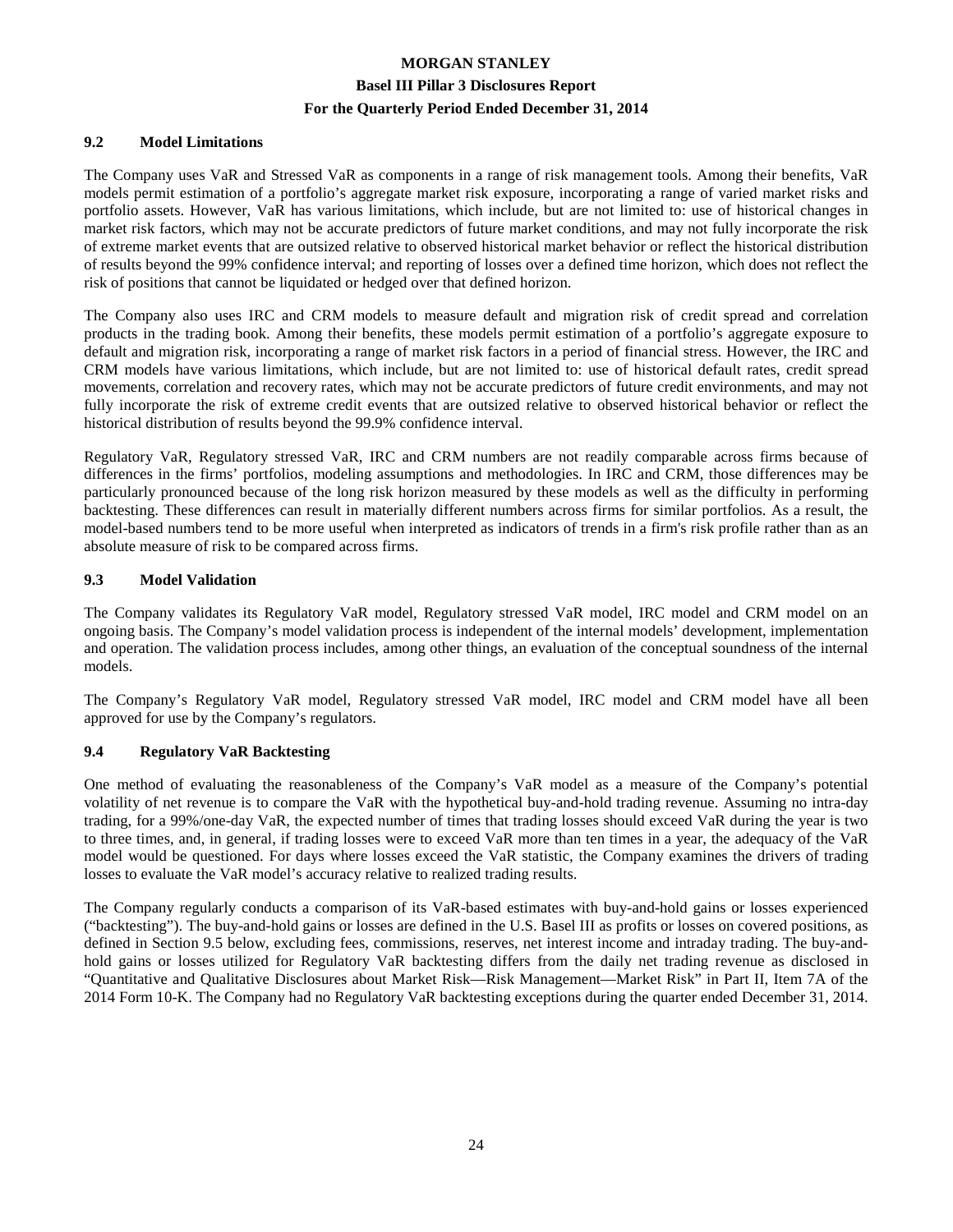#### **9.5 Covered Positions**

During the quarter ended December 31, 2014, the Company had exposures to a wide range of interest rates, credit spread, equity prices, foreign exchange rates and commodity prices—and the associated implied volatilities and spreads—related to the global markets in which it conducts its trading activities. For more information about such exposures, see "Quantitative and Qualitative Disclosures about Market Risk—Risk Management—Market Risk—Sales and Trading and Related Activities" in Part II, Item 7A of the 2014 Form 10-K.

Under U.S. Basel III, covered positions include trading assets or liabilities held by the Company for the purpose of short-term resale or with the intent of benefiting from actual or expected price movements related to its market-making activities, as well as, foreign exchange and commodity exposure of certain banking book assets. CVA is not a covered position under U.S. Basel III and as a result, hedges to the non-covered CVA are themselves not eligible to be covered positions.

The Company manages its covered positions by employing a variety of risk mitigation strategies. These strategies include diversification of risk exposures and hedging. Hedging activities consist of the purchase or sale of positions in related securities and financial instruments, including a variety of derivative products (*e.g.*, futures, forwards, swaps and options). Hedging activities may not always provide effective mitigation against trading losses due to differences in the terms, specific characteristics or other basis risks that may exist between the hedge instrument and the risk exposure that is being hedged. The Company manages the market risk associated with its trading activities on a Company-wide basis, on a world-wide trading division level and on an individual product basis. The Company manages and monitors its market risk exposures in such a way as to maintain a portfolio that the Company believes is well-diversified in the aggregate with respect to market risk factors and that reflects the Company's aggregate risk tolerance as established by the Company's senior management.

#### Valuation Policies, Procedures, and Methodologies for Covered Positions

For more information on the Company's valuation policies, procedures, and methodologies for covered positions (trading assets and trading liabilities), see Note 2 (Significant Accounting Policies) and Note 4 (Fair Value Disclosures) to the consolidated financial statements in Part II, Item 8 of the 2014 Form 10-K.

#### **9.6 Stress Testing of Covered Positions**

The Company stress tests the market risk of its covered positions at a frequency appropriate to each portfolio and in no case less frequently than quarterly. The stress tests take into account concentration risk, illiquidity under stressed market conditions and other risks arising from the Company's trading activities.

In addition, the Company utilizes a proprietary economic stress testing methodology that comprehensively measures the Company's market and credit risk. The methodology simulates many stress scenarios based on more than 25 years of historical data and attempts to capture the different liquidities of various types of general and specific risks. Event and default risks for relevant credit portfolios are also captured.

Furthermore, as part of the Federal Reserve's annual Comprehensive Capital Analysis and Review, commonly referred to as "CCAR," the Company is required to perform annual capital stress testing under scenarios prescribed by the Federal Reserve. The stress testing results are submitted to the Federal Reserve and a summary of the results under the severely adverse economic scenario is publicly disclosed. For more information on the Company's stress testing, see "MD&A—Liquidity and Capital Resources—Regulatory Requirements" in Part II, Item 7 of the 2014 Form 10-K.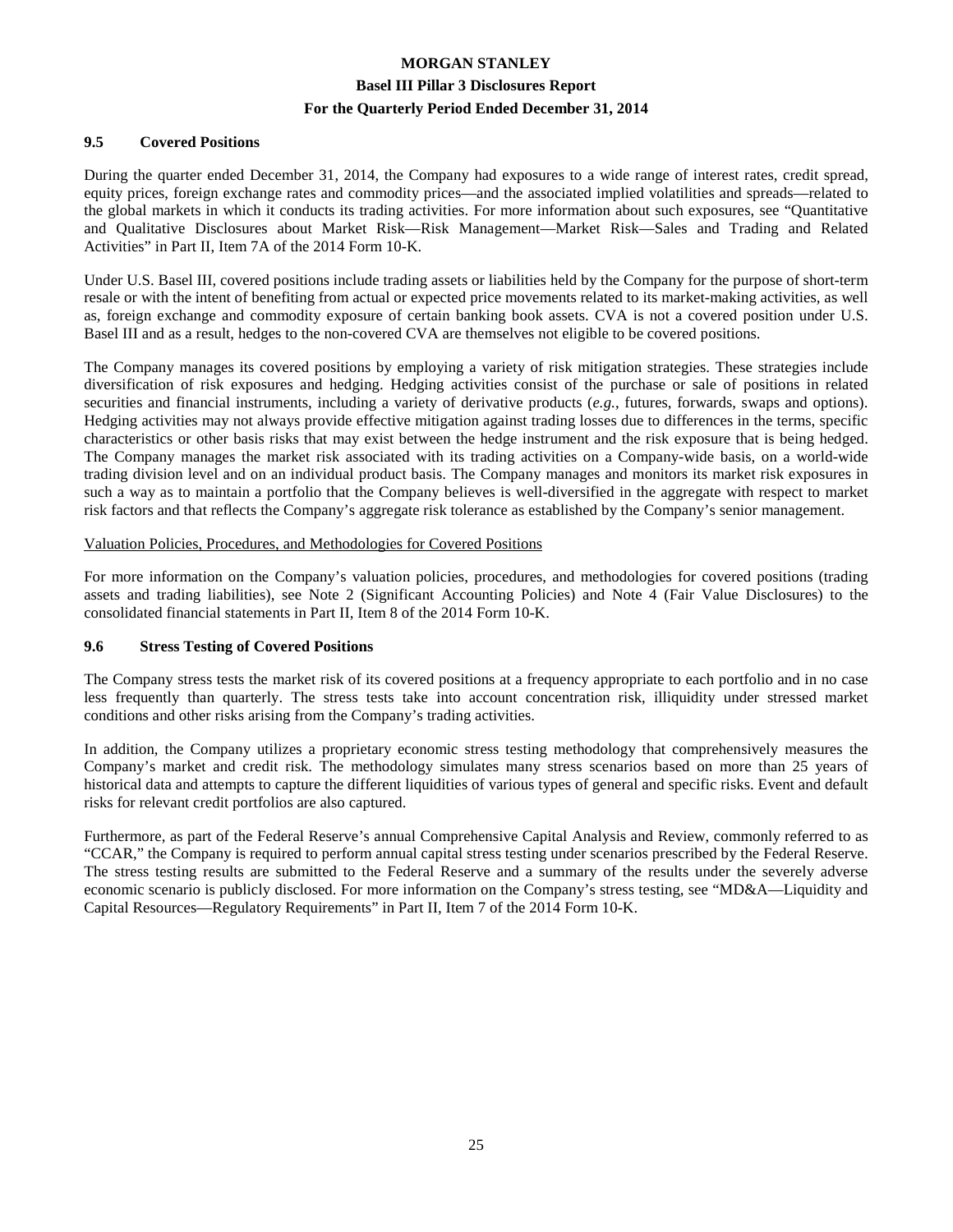#### **10 Operational Risk**

Operational risk refers to the risk of loss resulting from inadequate or failed processes, people, and systems or from external events (*e.g.*, fraud; theft, legal, regulatory and compliance risks; or damage to physical assets). The Company may incur operational risk across the full scope of its business activities, including revenue-generating activities (*e.g.*, sales and trading) and support and control groups (*e.g.*, information technology and trade processing). For a further discussion of the Company's operational risk, see "Quantitative and Qualitative Disclosures about Market Risk—Risk Management— Operational Risk" in Part II, Item 7A of the 2014 Form 10-K.

As an advanced approach banking organization, the Company is required to compute operational risk RWAs using an advanced measurement approach. The Company has established an operational risk framework to identify, measure, monitor and control risk across the Company. Effective operational risk management is essential to reducing the impact of operational risk incidents and mitigating legal, and regulatory risks. The framework is continually evolving to account for changes in the Company and to respond to the changing regulatory and business environment. The Company has implemented operational risk data and assessment systems to monitor and analyze internal and external operational risk events, to assess business environment and internal control factors and to perform scenario analysis. The collected data elements are incorporated in the Company's operational risk capital model. The model encompasses both quantitative and qualitative elements. Internal loss data and scenario analysis results are direct inputs to the capital models, while external operational risk incidents and business environment internal control factors are evaluated as part of the scenario analysis process. In addition, given the evolving regulatory and litigation environment across the financial services industry and that operational risk RWAs incorporate the impact of such related matters, operational risk RWAs have increased and may continue to do so. The Company performs an ongoing review, update, oversight and validation of its advanced measurement approach framework.

The Company uses the Loss Distribution Approach to model operational risk exposures. In this approach, loss frequency and severity distributions are separately modeled and combined to produce an Aggregate Loss Distribution at various confidence levels over a one-year period. This modeling process is performed separately on each of the units of measure. The results are aggregated across all units of measure, taking into account diversification, to determine operational risk regulatory capital.

In addition, the Company employs a variety of risk processes and mitigants to manage its operational risk exposures. These include a strong governance framework, a comprehensive risk management program and insurance. The Company continually undertakes measures to improve infrastructure and mitigate operational risk. The goal of the Company's operational risk management framework is to identify and assess significant operational risks and to ensure that appropriate mitigation actions are undertaken. Operational risks and associated risk exposures are assessed relative to the risk tolerance established by the Company's Board of Directors and are prioritized accordingly. The breadth and range of operational risk are such that the types of mitigating activities are wide-ranging. Examples of activities include the use of legal agreements and contracts to transfer and/or limit operational risk exposures; due diligence; implementation of enhanced policies and procedures; exception management processing controls; and segregation of duties.

See "Capital Adequacy" in Section 4 herein for the Company's operational risk RWAs at December 31, 2014.